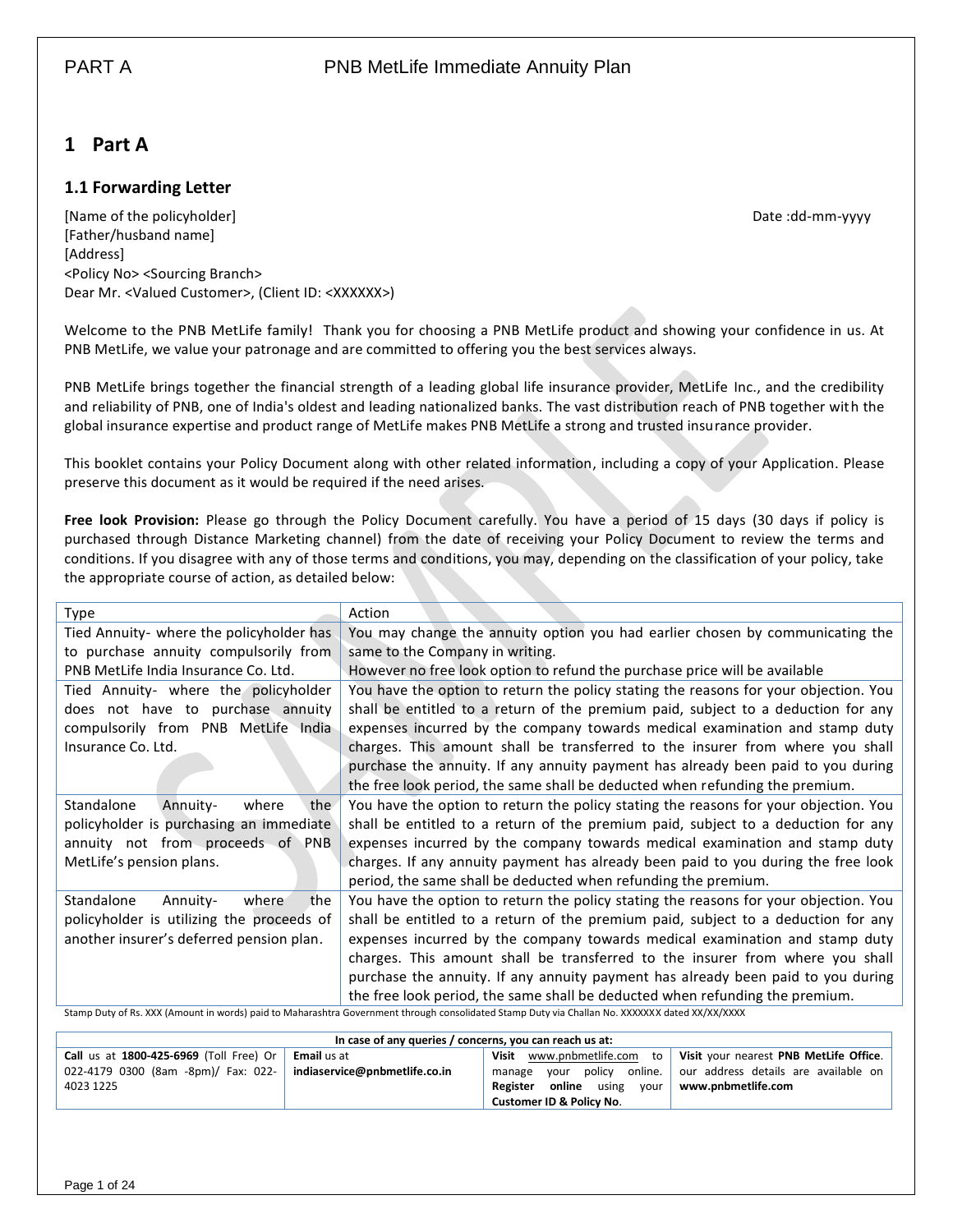# PART A **PART A** PNB MetLife Immediate Annuity Plan

For any queries or concerns you can contact us via the touch points given above, we are always there to help you. For easy reference details of Agent/Broker/Corporate Agent for your policy is mentioned below.

| <b>Name</b> | <b>Nalued Advisor</b>          | 'Code        | wwwww<br><b>WAAAAA</b>              |
|-------------|--------------------------------|--------------|-------------------------------------|
| E-Mail ID   | valuedadvisor@pnbmetlife.co.in | Mobile       | <b>NYVYYYYY</b><br><b>IAAAAAAAA</b> |
|             |                                | Landline No. |                                     |

We look forward to being your partner in this wondrous journey of life. Yours Sincerely, PNB MetLife India Insurance Co. Ltd.

[Signature] [Name of signing authority] [Designation of signing authority]

## <span id="page-1-0"></span>**1.2 Policy Preamble**

## **PNB MetLife Immediate Annuity Plan**

Non-linked, Non-participating Immediate Annuity Plan

This is a contract of insurance between you and PNB MetLife India Insurance Company Limited. This contract of insurance has been enacted on receipt of the premium deposit and is based on the details in the Application received together with the other information, documentation and declarations received from you for effecting a life insurance contract on the life of the person named in the Policy Schedule below.

We agree to pay the benefits under this Policy on the occurrence of the insured event described in Part C of this Policy, subject to the terms and conditions of the Policy.

On examination of the Policy, if you notice any mistake or error, please return the Policy document to us in order that we may rectify.

Signed by and on behalf of PNB MetLife India Insurance Company Limited

[Signature] [Name of signing authority] [Designation of signing authority]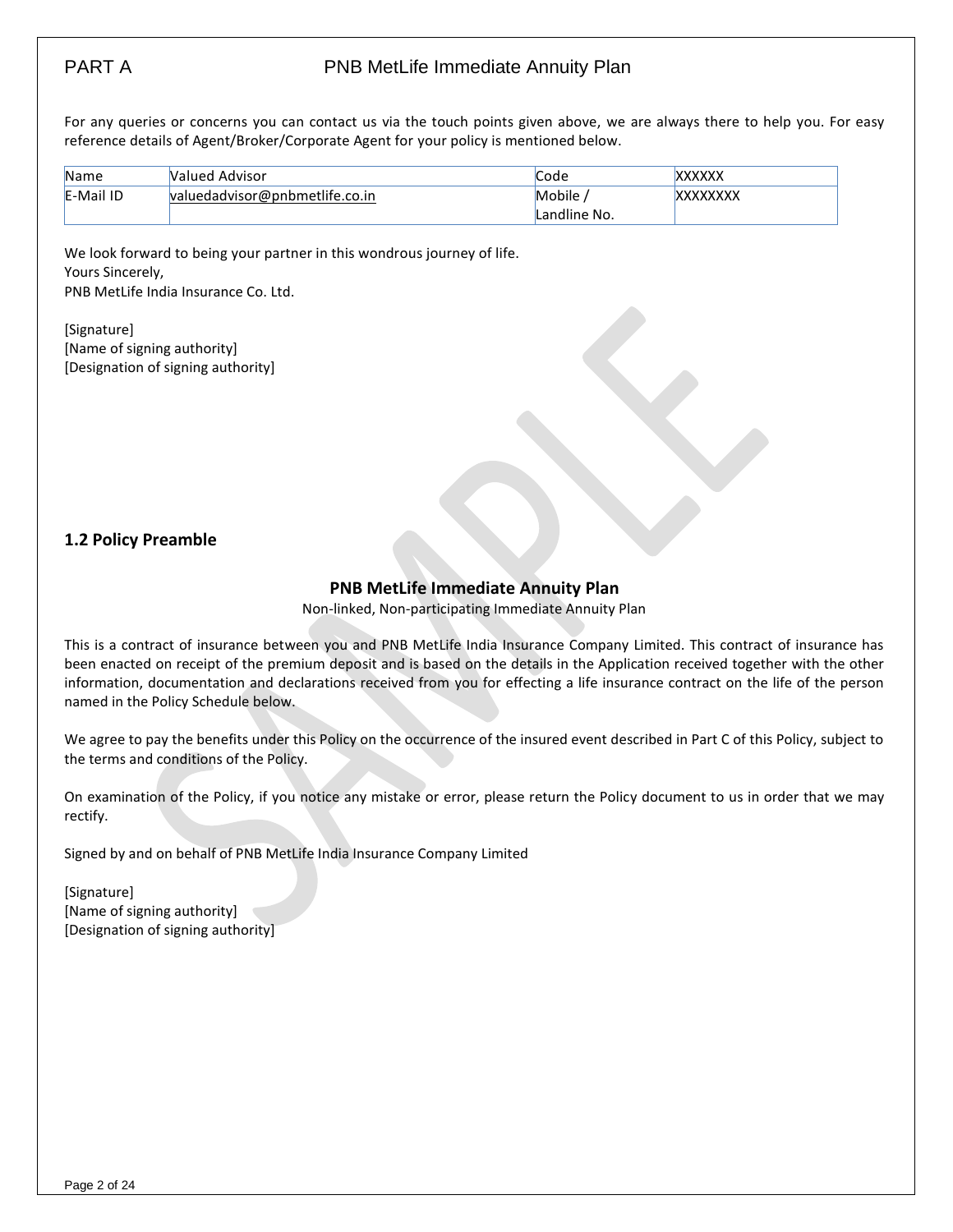# <span id="page-2-0"></span>**1.3 Policy Schedule**

| Name of the Plan          |                                                      | PNB MetLife Immediate Annuity Plan |  |  |
|---------------------------|------------------------------------------------------|------------------------------------|--|--|
| <b>Nature of the Plan</b> | Non-linked, Non-participating Immediate Annuity Plan |                                    |  |  |
| <b>UIN</b>                | 117N095V02                                           |                                    |  |  |
| Application               | <b>Policy</b>                                        | <b>Issuing</b><br>Date of          |  |  |
| number                    | number                                               | office<br>issue                    |  |  |

## **1. Details of the Policyholder and Annuitant**

| Name of the Policyholder                   |                   | Gender | <b>DoB</b> |  | Proof of ID |
|--------------------------------------------|-------------------|--------|------------|--|-------------|
| Whether Age admitted                       | <yes no=""></yes> |        |            |  |             |
| Applicable only if Joint Life is selected, |                   |        |            |  |             |
| Name of Spouse                             |                   | Gender | <b>DoB</b> |  | Proof of ID |
| Whether Age admitted                       | <yes no=""></yes> |        |            |  |             |
| Address of Policyholder                    |                   |        |            |  |             |
| <b>Telephone Number</b>                    |                   |        |            |  |             |
| Mobile number                              |                   |        |            |  |             |
| Email address                              |                   |        |            |  |             |

## **2. Contract Details**

| Date of Inception of the Policy   |  |
|-----------------------------------|--|
| Date of Commencement of the Risk  |  |
| Date of the first annuity         |  |
| Due date of Existence Certificate |  |
| Policy Anniversary Date           |  |

## **3. Policy Details**

| <b>Annuity Option</b>           | 1. < <life annuity<br="">2. Life Annuity with Return of Purchase Price<br/>3. Life Annuity with Return of Balance (Purchase Price less Annuity received)<br/>4. Annuity for 5 year certain and Life thereafter<br/>5. Annuity for 10 year certain and Life thereafter<br/>6. Annuity for 15 year certain and Life thereafter<br/>7. Annuity for 20 year certain and Life thereafter<br/>8. Increasing Life Annuity<br/>Increasing Life Annuity with Return of Purchase Price<br/>9.<br/>10. Joint Life Last Survivor Spouse Annuity<br/>11. Joint Life Last Survivor Spouse Annuity with Return of Purchase Price<br/>12. Joint Life Last Survivor Spouse Annuity reducing to 50% for Spouse<br/>13. Joint Life Last Survivor Spouse Annuity reducing to 50% for Spouse with<br/>Return of Purchase Price&gt;&gt;</life> |
|---------------------------------|--------------------------------------------------------------------------------------------------------------------------------------------------------------------------------------------------------------------------------------------------------------------------------------------------------------------------------------------------------------------------------------------------------------------------------------------------------------------------------------------------------------------------------------------------------------------------------------------------------------------------------------------------------------------------------------------------------------------------------------------------------------------------------------------------------------------------|
| <b>Annuity Guarantee Period</b> | $<<$ 5/ 10/ 15/ 20>> [Applicable only if Annuity Options 4, 5, 6 or 7 is chosen]                                                                                                                                                                                                                                                                                                                                                                                                                                                                                                                                                                                                                                                                                                                                         |
| Policy Term                     | Till the life time of the Annuitant (last surviving Annuitant in case of Joint Life)<br>or the Annuity Guarantee Period (in case of certain annuity), whichever is later                                                                                                                                                                                                                                                                                                                                                                                                                                                                                                                                                                                                                                                 |
| <b>Annuity Frequency</b>        | < <monthly half-yearly="" quarterly="" yearly="">&gt;</monthly>                                                                                                                                                                                                                                                                                                                                                                                                                                                                                                                                                                                                                                                                                                                                                          |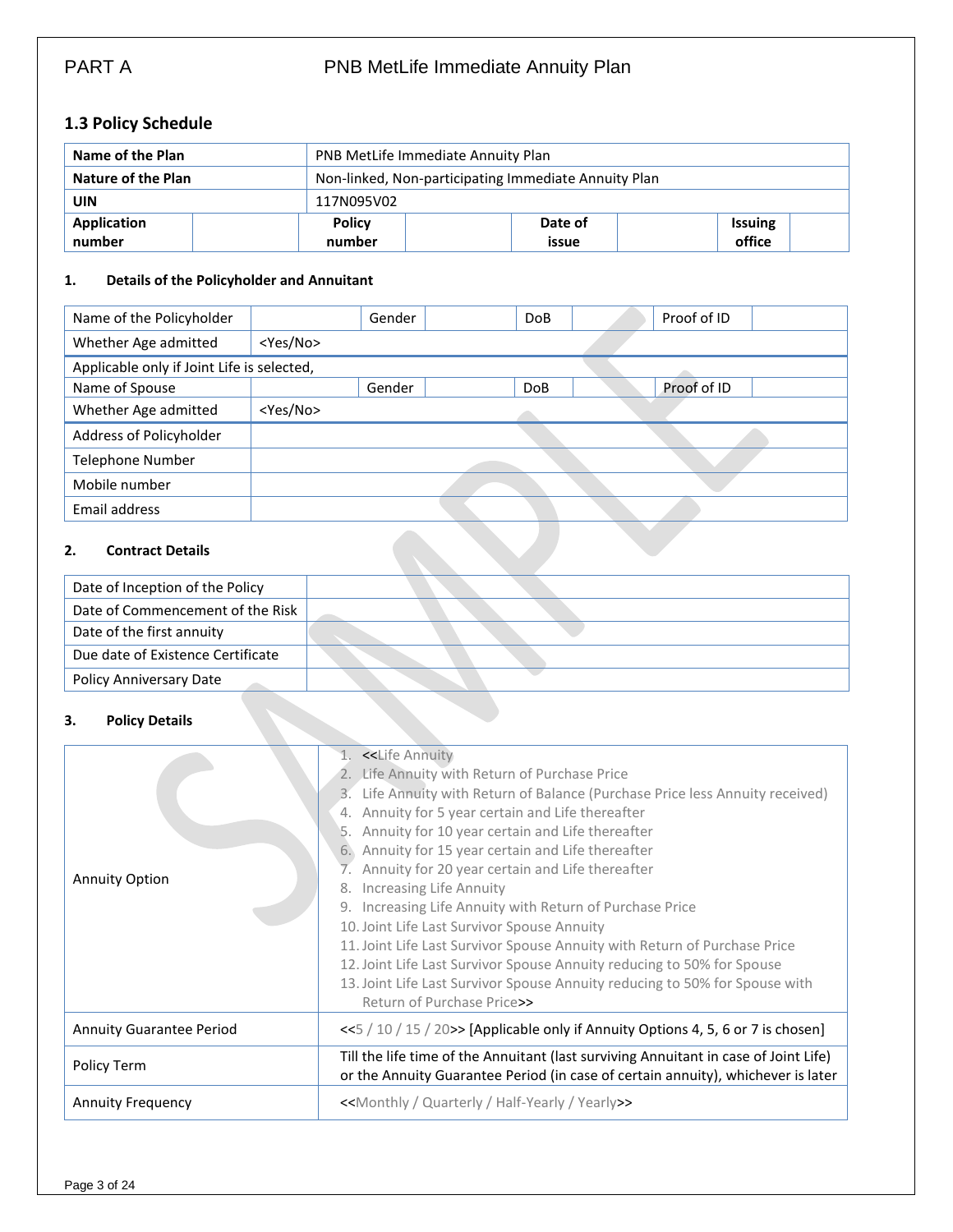## PART A **PART A** PNB MetLife Immediate Annuity Plan

| Annuity | Rs. XXXXXXX per < <month annum="" half-year="" quarter="">&gt;</month> |
|---------|------------------------------------------------------------------------|
|---------|------------------------------------------------------------------------|

### **4. Purchase Price Details**

| Purchase Price /            | Rs. < |
|-----------------------------|-------|
| Single Premium              |       |
| Service Tax/cess*           |       |
| <b>Total Purchase Price</b> | Rs. < |
| amount*                     |       |

**\*** Includes service tax and cess at prevailing rates.

### **5. Details of Agent/Intermediary**

**Special provisions/options (If any)**

| License/Registration number |  |
|-----------------------------|--|
| Phone number                |  |
| Address                     |  |
| Email address               |  |
|                             |  |

## **6. Nominee details**

| <b>Name(s) of the Nominee</b> | Age | Relationship | Share(s) % |
|-------------------------------|-----|--------------|------------|
|                               |     |              |            |
|                               |     |              |            |
|                               |     |              |            |
| $\overline{4}$                |     |              |            |

## **7. Appointee details (Only in case Nominee is less than 18 years of Age)**

| name<br><b>A</b><br>$\mathbf{v}$<br>oint<br>- - |  |  |
|-------------------------------------------------|--|--|
|                                                 |  |  |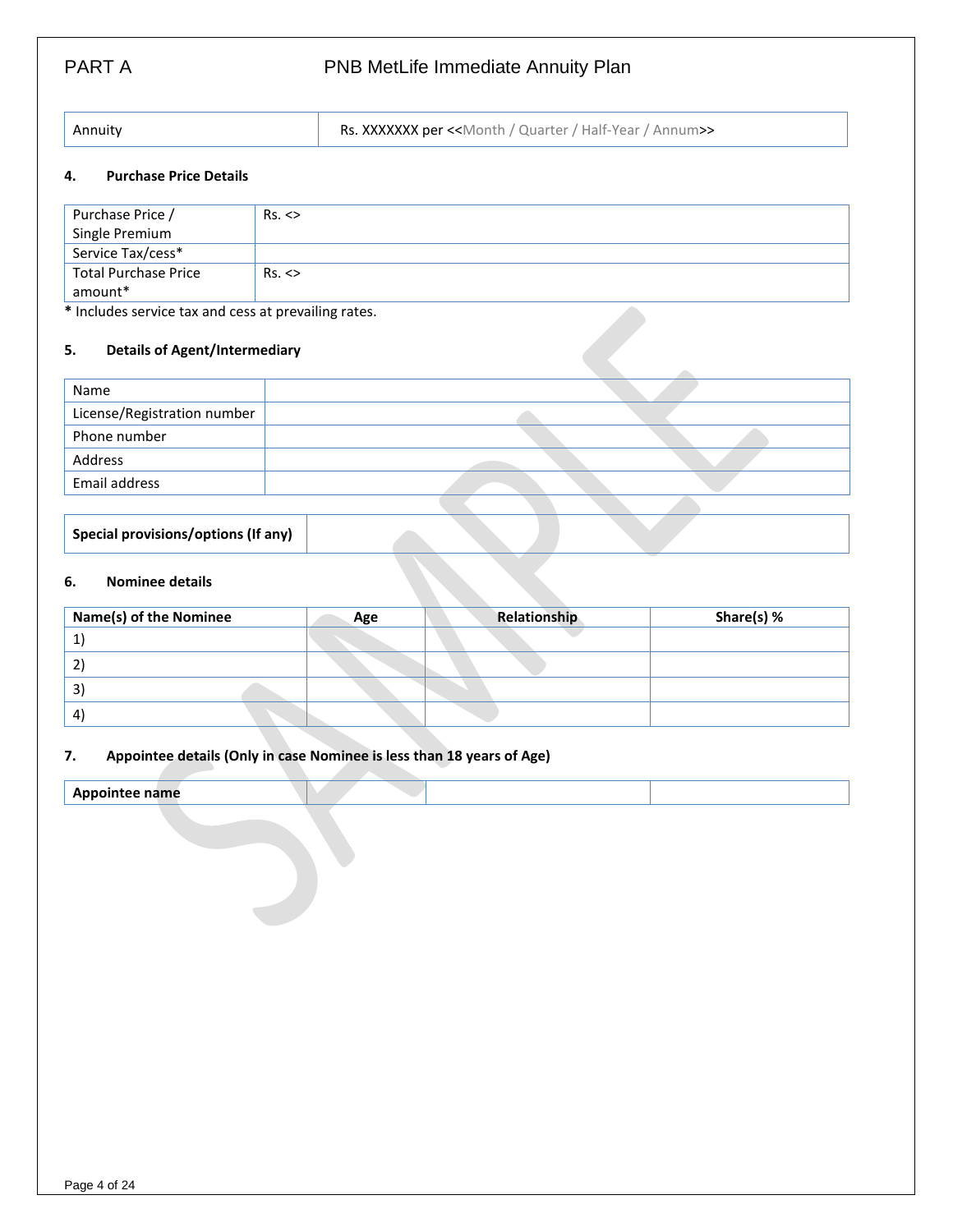# Key Feature Document PNB MetLife Immediate Annuity Plan

## **Key Benefits**

You can choose the Annuity option and your Annuity payout frequency. The annuity shall be payable in arrears under all options:

|                                   | No.            | <b>Annuity Option</b>                                                                                     | <b>Survival Benefit</b>                                                                                                                                                                                   | <b>Death Benefit</b>                                                                                                                                            |
|-----------------------------------|----------------|-----------------------------------------------------------------------------------------------------------|-----------------------------------------------------------------------------------------------------------------------------------------------------------------------------------------------------------|-----------------------------------------------------------------------------------------------------------------------------------------------------------------|
|                                   | $\mathbf{1}$   | Life Annuity                                                                                              | Annuity payable at constant rate<br>throughout life of annuitant.                                                                                                                                         | Nil                                                                                                                                                             |
|                                   | 2              | Life Annuity with return of<br><b>Purchase Price</b>                                                      | Annuity payable at constant rate<br>throughout life of annuitant.                                                                                                                                         | <b>Purchase Price</b>                                                                                                                                           |
|                                   | 3              | Life Annuity with Return of<br><b>Balance</b>                                                             | Annuity payable at constant rate<br>throughout life of annuitant.                                                                                                                                         | Balance amount, calculated as<br>purchase price less sum of total<br>annuity payments made till date of<br>death provided the difference is<br>positive.        |
|                                   | 4              | Life Annuity with certain<br>period of 5/10/15/20 years<br>(as chosen)                                    | Annuity payable at constant rate<br>for a guaranteed period of<br>5/10/15/20 years (as chosen),<br>thereafter throughout life of<br>annuitant.                                                            | In case the death occurs within the<br>certain period (5/10/15/20 years-<br>as chosen), the annuity payments<br>continue till the end of the certain<br>period. |
| <b>Annuity</b>                    | 5              | <b>Increasing Life Annuity</b><br>(Increasing @ 3%)                                                       | Annuity payable increases at a rate<br>of 3%, compounded per annum<br>throughout life of annuitant.                                                                                                       | Nil                                                                                                                                                             |
| Options and<br><b>Benefits</b>    | 6              | Increasing Life Annuity<br>(Increasing @ 3%) with<br>return of Purchase Price                             | Annuity payable increases at a rate<br>of 3%, compounded per annum<br>throughout life of annuitant.                                                                                                       | <b>Purchase Price</b>                                                                                                                                           |
|                                   | $\overline{7}$ | Joint Life Last Survivor<br>Annuity                                                                       | Annuity payable at constant rate<br>as long as any one of the<br>annuitants is alive.                                                                                                                     | Nil                                                                                                                                                             |
|                                   | 8              | Joint Life Last Survivor<br>Annuity with return of<br><b>Purchase Price</b>                               | Annuity payable at constant rate<br>as long as any one of the<br>annuitants is alive.                                                                                                                     | Purchase Price, on death of the last<br>surviving annuitant or on<br>simultaneous death of both the<br>annuitants                                               |
|                                   | 9              | Joint Life Last Survivor<br>Annuity reducing to 50% for<br>spouse                                         | The annuity payments shall be<br>payable in full as long as the<br>primary life is alive. In case of<br>death of the primary life, 50% of<br>annuity payments shall be payable<br>to the spouse for life. | Nil                                                                                                                                                             |
|                                   | 10             | Joint Life Last Survivor<br>Annuity reducing to 50% for<br>spouse with return of<br><b>Purchase Price</b> | The annuity payments shall be<br>payable in full as long as the<br>primary life is alive. In case of<br>death of the primary life, 50% of<br>annuity payments shall be payable<br>to the spouse for life. | Purchase Price, on death of the last<br>surviving annuitant or on<br>simultaneous death of both the<br>annuitants                                               |
| <b>Maturity</b><br><b>Benefit</b> | None           |                                                                                                           |                                                                                                                                                                                                           |                                                                                                                                                                 |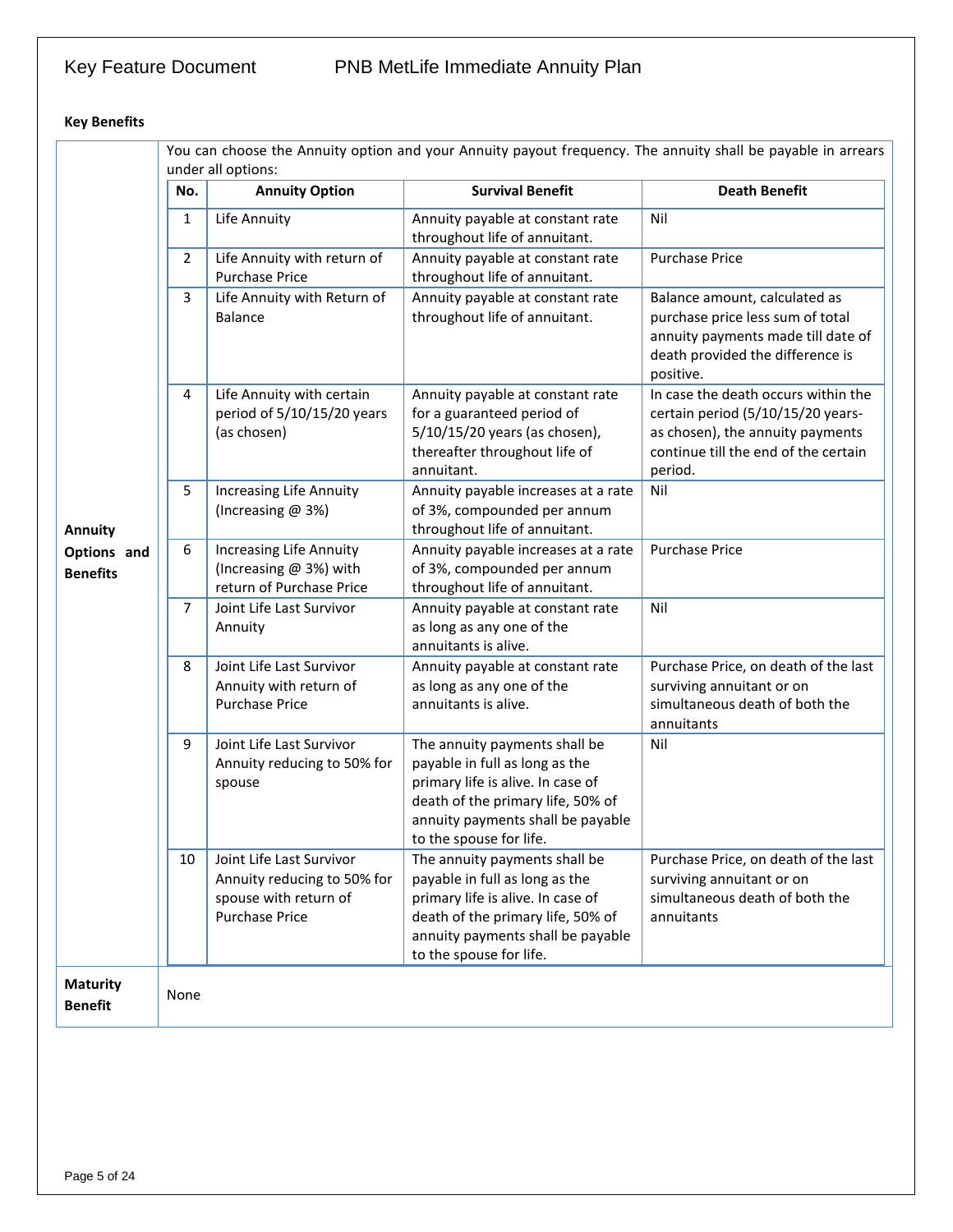### **Key Features**

|                               | <b>Standalone Immediate Annuity</b>                                                                                                            | <b>Tied Immediate Annuity</b>                                                                                                                                                         |
|-------------------------------|------------------------------------------------------------------------------------------------------------------------------------------------|---------------------------------------------------------------------------------------------------------------------------------------------------------------------------------------|
| Min. Age at entry*            | Single Life options - 30 years;                                                                                                                | Single Life options - 0 years;                                                                                                                                                        |
|                               | Joint Life options (both primary and                                                                                                           | Joint Life options (both primary and secondary                                                                                                                                        |
|                               | secondary lives) - 40 years                                                                                                                    | lives) $-18$ years                                                                                                                                                                    |
| Max. Age at entry*            | 75 years                                                                                                                                       | 90 years<br>In case the age of the nominee or beneficiary of your<br>deferred pension policy is above 90 years, the<br>annuity rates applicable will be the same as that at<br>age 90 |
| <b>Minimum Purchase Price</b> | Increasing Life Annuity and Increasing<br>٠<br>Life Annuity with return of Purchase<br>Price - Rs. 500,000<br>Other options - Rs. 300,000<br>٠ | Not applicable                                                                                                                                                                        |
| <b>Min. Annuity Payout</b>    | Rs. 1,000 per month (#)                                                                                                                        |                                                                                                                                                                                       |
| <b>Max. Annuity Payout</b>    | Subject to entry age of Annuitant & Purchase Price                                                                                             |                                                                                                                                                                                       |
| <b>Annuity Payout Mode</b>    | Yearly/Half Yearly/Quarterly/Monthly                                                                                                           |                                                                                                                                                                                       |

**\*Age last birthday**

**#For Tied Annuity, if the proceeds accumulated from the deferred pension plan are not sufficient to buy a monthly annuity of Rs. 1,000 then the Company will pay the accumulated amount to the nominee or beneficiary. However, nominee will have the choice to receive a monthly annuity of less than Rs. 1,000 if he/she opts for the same.**

#### **Service Features**

| <b>Nomination</b>              | You may nominate persons who shall be entitled to the benefits payable in the event of<br>death during the policy term.                                                                                    |
|--------------------------------|------------------------------------------------------------------------------------------------------------------------------------------------------------------------------------------------------------|
| Assignment                     | You have the right to assign the policy as per Sec. 38 of the Insurance Act 1938, as amended<br>from time to time.                                                                                         |
| Premium payment                | Only Single Premium payment mode is allowed under the product.<br>Premium payment can be made by cash, cheque, credit card, online payment, demand draft,<br>or any other mode as prescribed by the IRDAI. |
| <b>Customer service number</b> | 1800 425 6969 (Toll-free) or 022-4179 0300(8am-8pm)                                                                                                                                                        |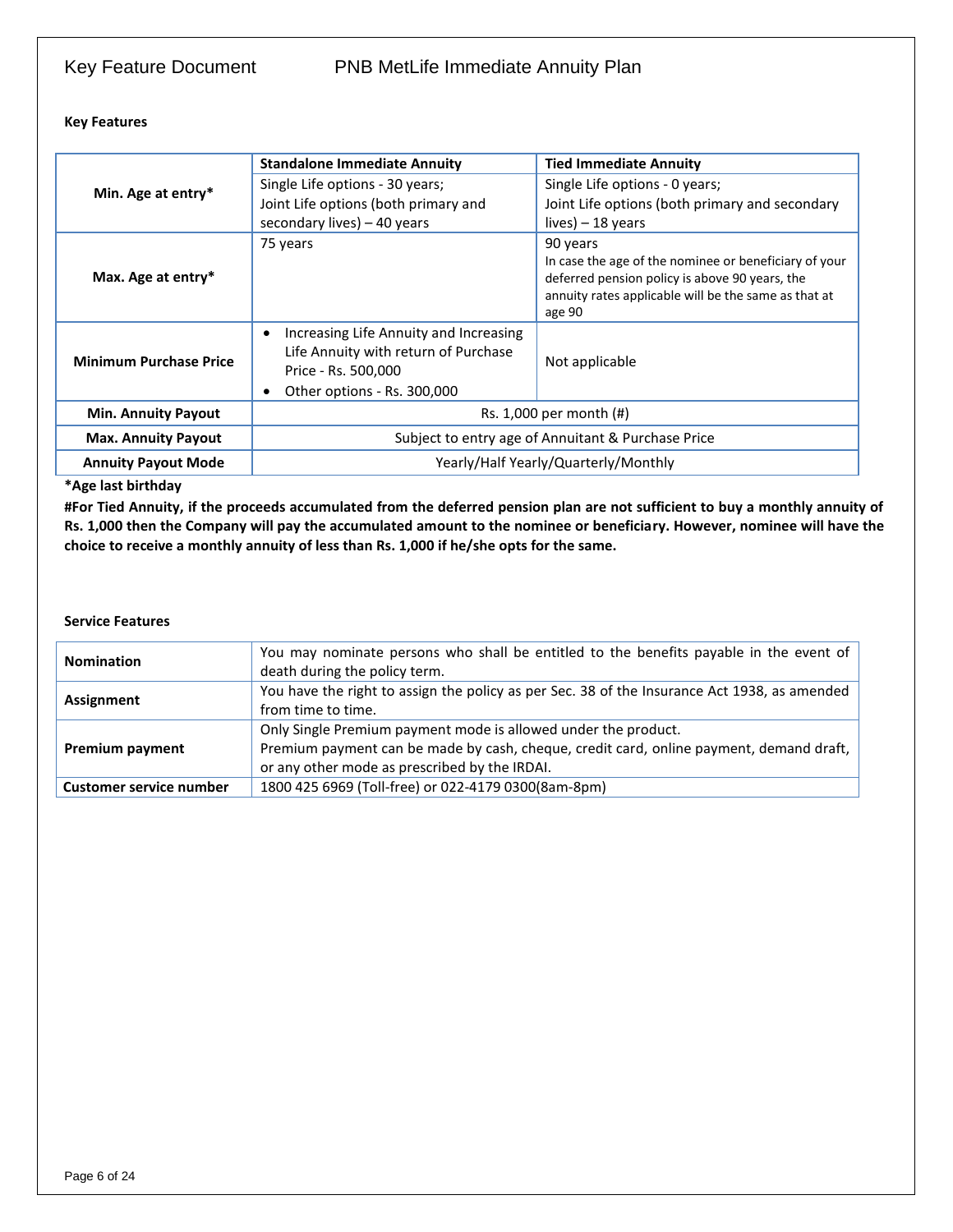# PNB MetLife Immediate Annuity Plan

# **TABLE OF CONTENTS**

| $\mathbf 1$    |  |
|----------------|--|
| 1.1            |  |
| 1.2            |  |
| 1.3            |  |
| $\overline{2}$ |  |
| 2.1            |  |
| 3.             |  |
|                |  |
| 3.1            |  |
| 3.2            |  |
|                |  |
|                |  |
| 4.1            |  |
| 4.2            |  |
| 4.3            |  |
|                |  |
|                |  |
| 5.1            |  |
|                |  |
|                |  |
| 6.1            |  |
| 6.2            |  |
| 6.3            |  |
| 6.4            |  |
| 6.5            |  |
| 6.6            |  |
| 6.7            |  |
| 6.8            |  |
| 6.9            |  |
| 6.10           |  |
| 6.11           |  |
| 6.12           |  |
| 6.13           |  |
| 6.14           |  |
| 6.15           |  |
| 7.             |  |
|                |  |
| 7.1            |  |
| 7.2            |  |
| 8.             |  |
| 8.1            |  |
| 8.2            |  |
| 8.3            |  |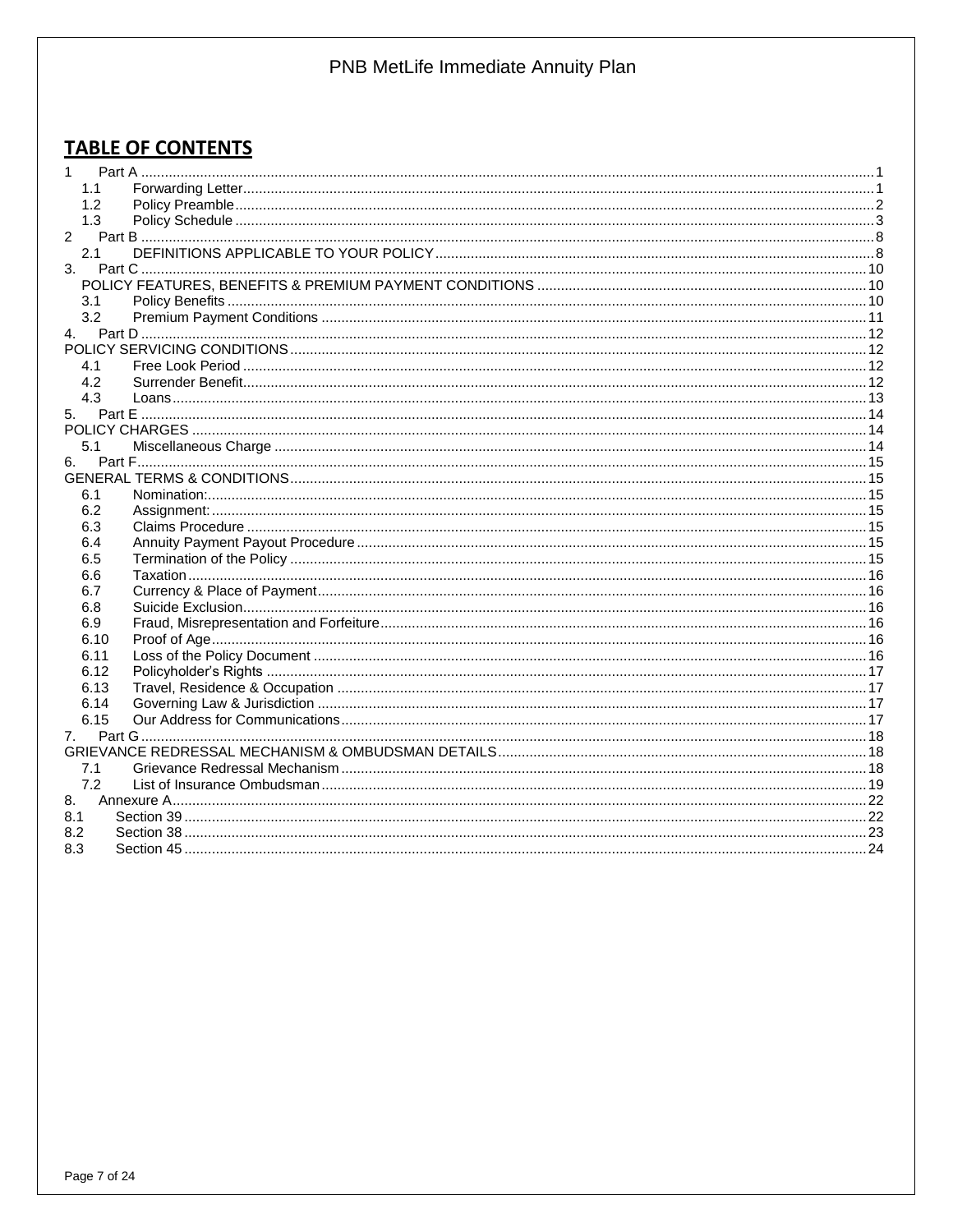# <span id="page-7-0"></span>**2 Part B**

## <span id="page-7-1"></span>**2.1 Definitions applicable to your policy**

The words or terms below will have the specific meaning given to them in this section. These defined words or terms will, where appropriate to the context, be read so that the singular includes the plural, and the masculine includes the feminine.

- **1. "Age**" means age as on last birthday; i.e. the age of the Life Assured in completed years as on the Policy Commencement Date.
- **2. "Annuitant"** means the person or persons named in the Schedule on whose life/lives the Annuity is payable.
- **3. "Annuity"** means the fixed amount, unless provided otherwise under the Policy, payable under the Policy as per the Annuity Option chosen by You and as specified to be applicable in the Schedule.
- **4. "Annuity Frequency"** means the frequency at which the Annuity becomes payable under this Policy and is as shown in the Schedule.
- **5. "Application**" means the proposal form and any other information given to us to decide whether and on what terms to issue this Policy.
- **6. "Appointee**" means the person named in the Policy Schedule who will receive the payment under this Policy, in case the Nominee is a minor at the time payment becomes due under the Policy.
- **7. "Benefit Illustration"** means an Annexure along with the Policy Schedule that illustrates the premiums, guarantees, returns, benefits and values of the proposed policy. This Benefit Illustration complies with IRDAI Regulations and contains clear disclosure of both guaranteed and non-guaranteed benefits, if any, of the Policy.
- **8. "Benefits"** means the Death Benefit, Survival Benefit, or any other benefit, as the case may be, applicable in the terms and conditions of this Policy.
- **9. "Business Day**" means a working day of our offices in Mumbai.
- **10. "Company/us/we/our"** means PNB MetLife India Insurance Co. Ltd (PNB MetLife).
- **11. "Date of Commencement of risk"** means the date on which the risk under the Policy comes into effect and is as specified in the Schedule.
- **12. "Date of Inception of the policy"** means the date on which this Policy is issued after we have accepted the risk under the Application. The Date of Inception of the Policy is shown in the Policy Schedule.
- **13. "Date of Commencement of the policy"** is the same as the Date of Inception of the Policy
- **14.** "**Financial Year**" means the twelve month period between April and March of each calendar year.
- **15. "IRDAI"** means the Insurance Regulatory and Development Authority of India.
- **16. "Life Assured"** means the person, named as such in the Policy Schedule, on whose life, the insurance cover is effected in the terms of this Policy.
- **17. "Existence Certificate"** means a declaration by the Annuitant in a format specified by Us, which is duly signed by a gazetted officer and/or a registered medical practitioner, declaring that the Annuitant is alive on the date of the declaration and accompanied with a self-attested identification proof of the Annuitant duly verified by the gazetted officer and/or the registered medical practitioner or any other person as notified by us from time to time.
- **18. "Spouse"** means your spouse as named in the Application and as shown in the Schedule.
- **19. "Nominee"** means the person(s) named in the Policy Schedule who has been nominated by you to receive the benefits under the Policy, if any, in the event of the death of the Annuitant in accordance with the terms of the Policy.
- **20. "Non-Participating"** means that the Policy does not participate in the profits of our participating fund.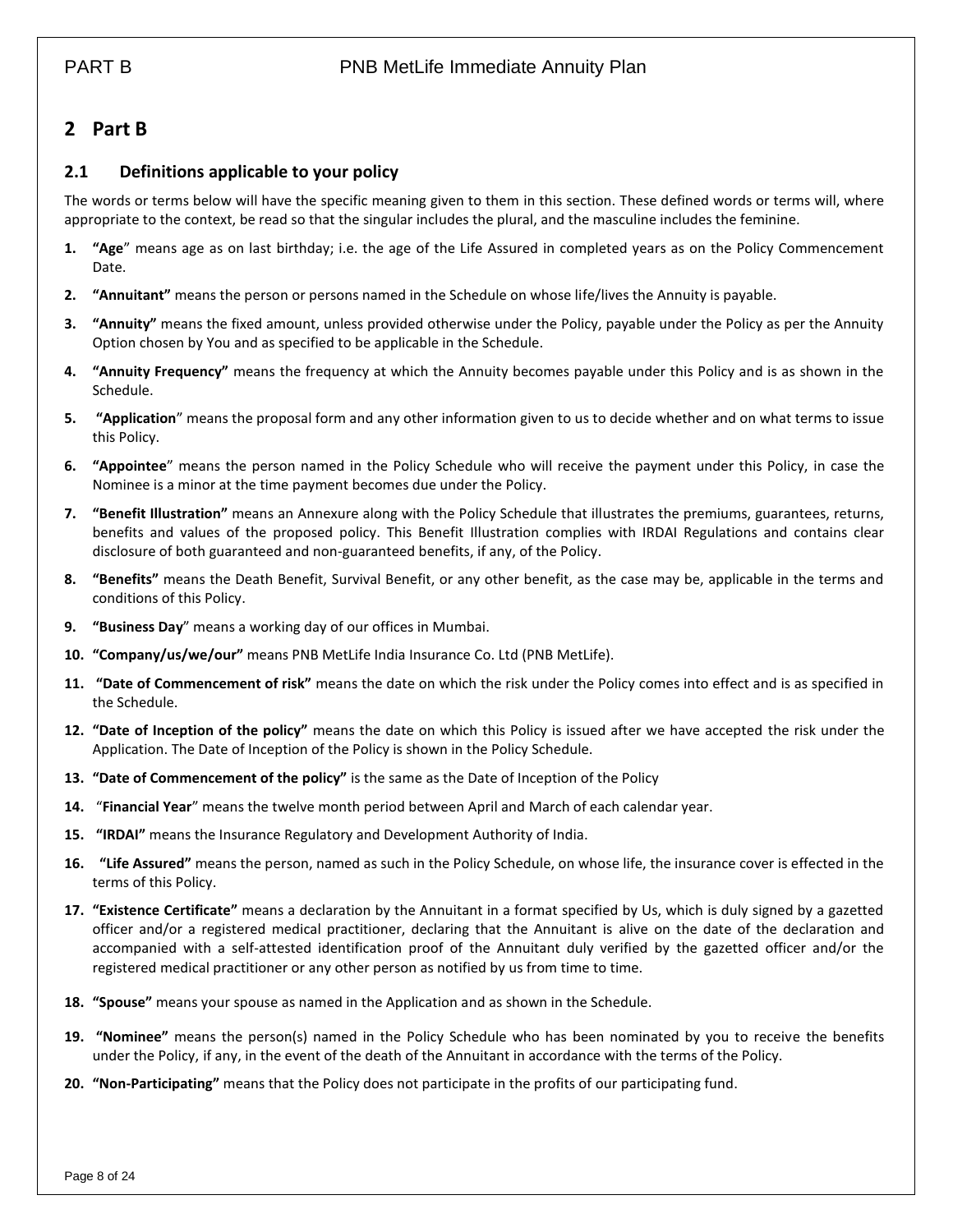# PART B PART B POINT POINT POINT PRESENTED THE PART B

- **21. "Policy"** means this PNB MetLife Immediate Annuity Plan Policy, which is the evidence of the contract between us and you.
- **22. "Policy Document"** means this document, any endorsements issued by us, the Policy Schedule, the Annexures and the Application.
- **23. "Policy Schedule"** means the attached Policy Schedule set out above that we have issued, along with any annexures, tables or endorsements attached to it which are issued by us from time to time. The Policy Schedule also includes any amendments to the attached Policy Schedule which may be issued from time to time by us.
- **24. "Policy Term"** means the period specified in the Policy Schedule which commences on the Policy Commencement Date and concludes on the death of the annuitant or the annuity guarantee period (in case of certain annuity), whichever is later.
- **25. "Policy Year"** means a period of 12 consecutive months starting from the date of commencement of the Policy and each subsequent period of 12 consecutive months thereafter.
- **26. "Primary Annuitant"** means the primary life insured, in case of Joint Annuity option
- **27. "Purchase Price"** means the amount specified in the Schedule which We have received from You as a Single Premium for the purchase of the Annuity before the Date of Commencement of Risk.
- **28. "Single Premium"** means the amount paid by you at inception under the Policy. This is also equal to Purchase Price.
- **29. "Standalone immediate annuity"** refers to purchasing an immediate annuity not from proceeds of PNB MetLife's pension plans.
- **30. "Tied Annuity"** refers to
	- Purchasing annuity from the proceeds of a pension plan bought from PNB MetLife, where the policyholder has to purchase annuity compulsorily from PNB MetLife India Insurance Co. Ltd
	- Purchasing annuity from the proceeds of a pension plan bought from PNB MetLife, but where the policyholder does not have to purchase annuity compulsorily from PNB MetLife India Insurance Co. Ltd
- **31. You/your"** means the Policyholder named in the Policy Schedule.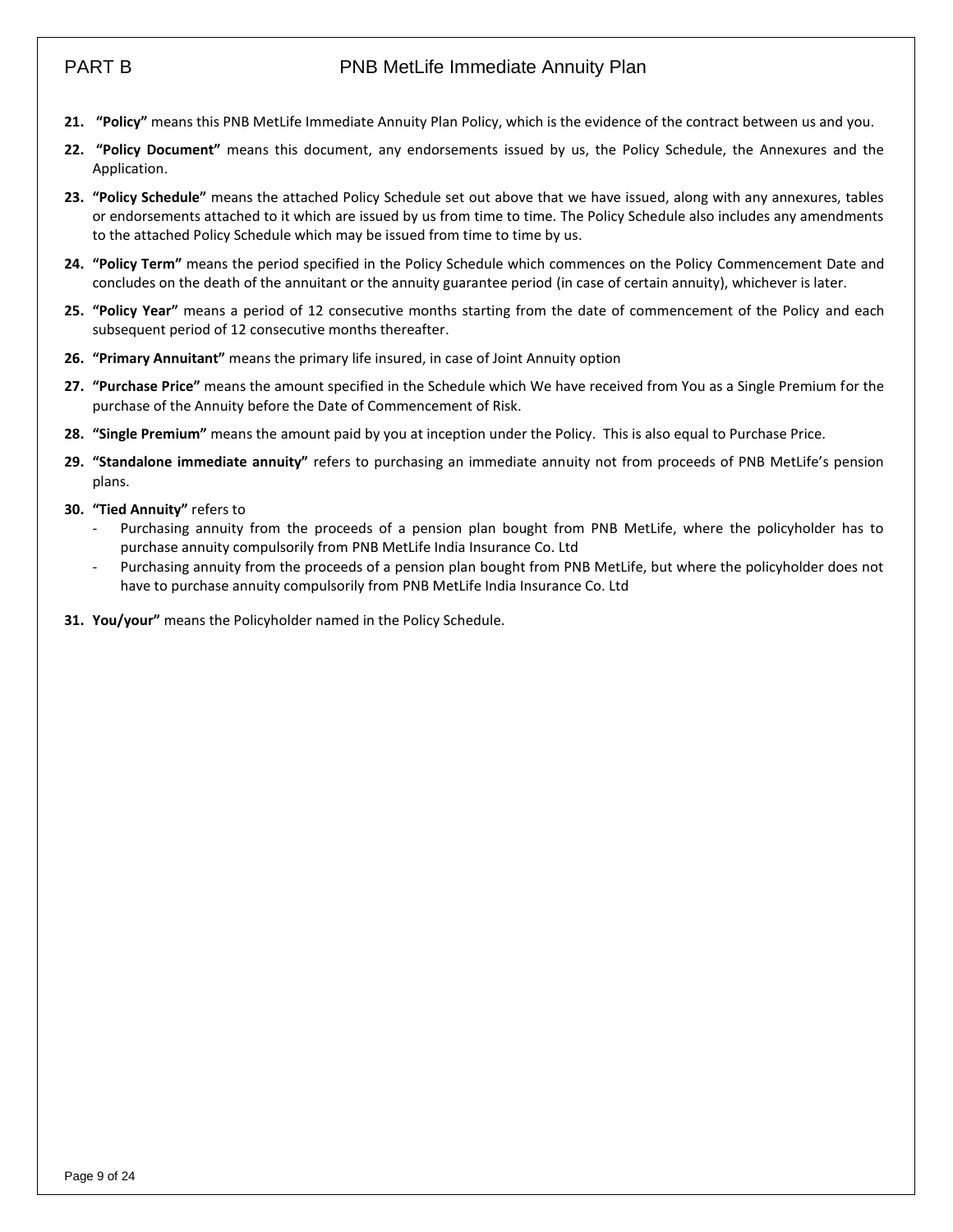# <span id="page-9-1"></span><span id="page-9-0"></span>**3. Part C**

## **Policy Features, Benefits & Premium Payment Conditions**

## <span id="page-9-2"></span>**3.1 Policy Benefits**

The Annuity under this Policy will be payable by us, in accordance with the Annuity Option and at the Annuity Frequency chosen by the Annuitant and is specified in the Schedule. The annuity shall be payable in arrears under all options. The following Annuity Options are available under this Policy:

3.1.1 **Life Annuity:** Annuity shall be payable at a constant rate throughout the life of the annuitant. If the Annuitant dies after the Date of Commencement of Risk, we shall not be liable to make any further payments under the Policy.

3.1.2 **Life Annuity with Return of Purchase Price:** Annuity shall be payable at a constant rate throughout the life of the annuitant.

If the Annuitant dies after the Date of Commencement of Risk, the purchase price shall be payable to the nominee and we shall not be liable to make any further payments under the Policy.

3.1.3 **Life Annuity with Return of Balance Purchase Price**: Annuity shall be payable at a constant rate throughout the life of the annuitant.

If the Annuitant dies after the Date of Commencement of Risk, the balance shall be refunded to the nominee. The balance shall be equal to the purchase price less sum of total annuity payments made as on date of death provided the difference is positive, and we shall not be liable to make any further payments under the Policy.

- 3.1.4 **Annuity for a Guaranteed Period (5/10/15/20 Years) & Life after Completion of the Annuity Guarantee Period:** Annuity shall be payable at a constant rate for the Annuity Guarantee Period, irrespective of survival of the annuitant.
	- a. In case of death of the Annuitant before completion of the Annuity Guarantee Period: Annuity payments shall continue to be paid to the nominee or beneficiary till the end of Annuity Guarantee Period (as specified in Schedule) and thereafter the annuity payments shall cease.
	- b. In case of death of the Annuitant after completion of the Annuity Guarantee Period: If the Annuitant survives the guaranteed period, annuity continues as long as the annuitant survives.

3.1.5 **Increasing Life Annuity:** The amount of annuity payable shall increase @ 3% compounded per annum and shall be payable throughout the life of the annuitant. This increase would be applicable at each policy anniversary. If the Annuitant dies after the Date of Commencement of Risk, we shall not be liable to make any further payments under the Policy.

3.1.6 **Increasing Life Annuity with Return of Purchase Price:** The amount of annuity payable shall increase @ 3% compounded per annum and shall be payable throughout the life of the annuitant. This increase would be applicable at each policy anniversary.

If the Annuitant dies after the Date of Commencement of Risk, purchase price shall be payable to the nominee and we shall not be liable to make any further payments under the Policy.

### **Annuity Options 3.1.7 to 3.1.10 are applicable only where the Annuitant has listed his/her spouse as a Spouse and when these Annuity Options are in force for the Annuitant. Both you and the spouse are the Annuitants.**

3.1.7 **Joint Life and Last Survivor:** The annuity payments shall be payable at a constant rate as long as one of the annuitants is alive.

If the Annuitant or the Spouse dies after the Date of Commencement of Risk, the Annuity will become payable to the surviving Annuitant for his / her lifetime. No further payments shall be made by Us under the Policy once the last surviving Annuitant dies.

In the event of simultaneous death of You and the Spouse, no further benefits will become payable.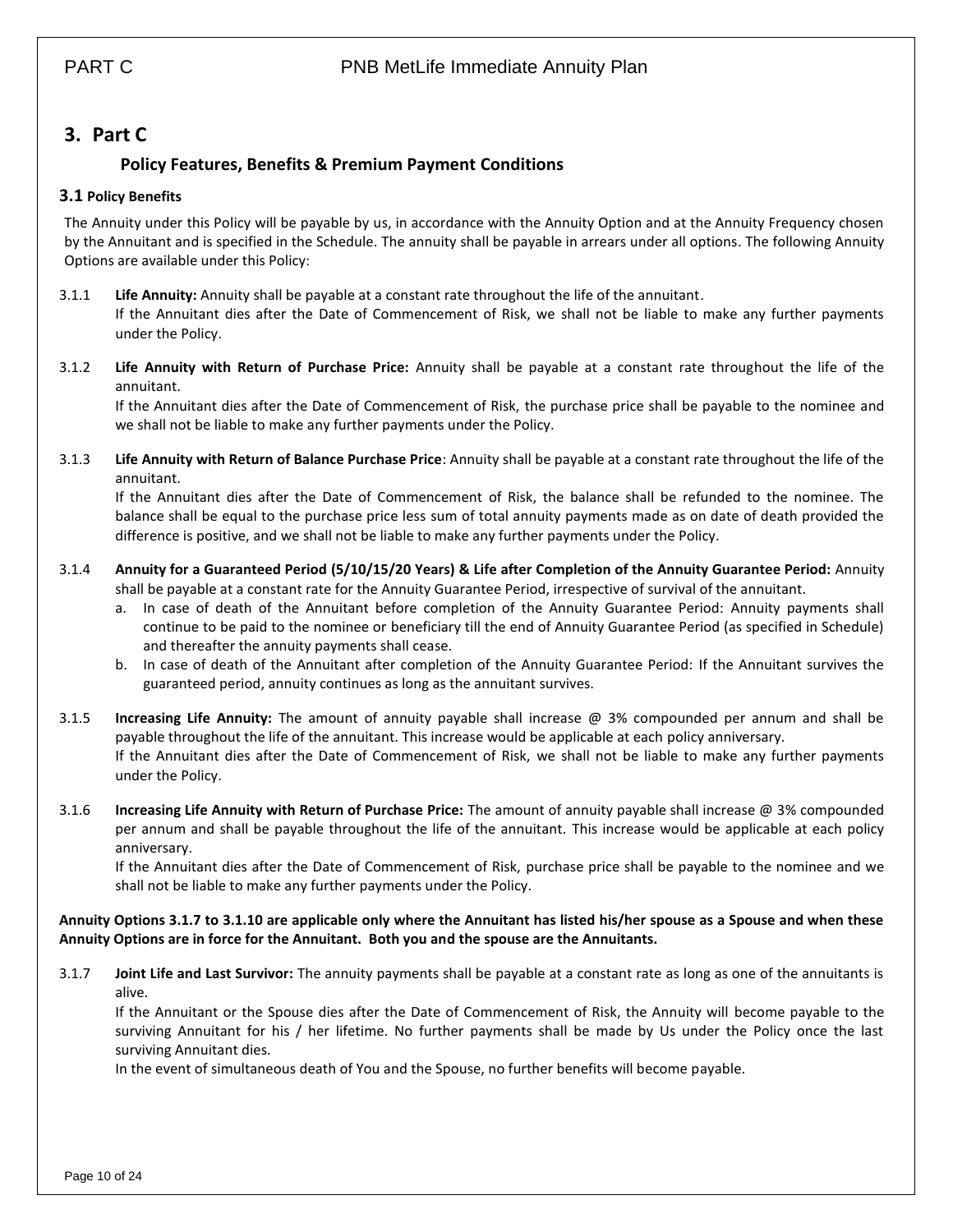3.1.8 **Joint Life and Last Survivor with Return of Purchase Price:** The annuity payments shall be payable at a constant rate as long as one of the annuitant is alive.

If the Annuitant or the Spouse dies after the Date of Commencement of Risk, the Annuity will become payable to the surviving Annuitant for his / her lifetime.

In case of death of the last surviving Annuitant or in case of simultaneous death of you and the spouse, the purchase price shall be payable to the nominee and we shall not be liable to make any further payments under the Policy.

3.1.9 **Joint Life and Last Survivor reducing 50% for Spouse:** The annuity payments shall be payable in full as long as the primary annuitant is alive.

If the primary annuitant dies after the Date of Commencement of Risk, 50% of annuity payments shall be payable to the spouse for life. No further payments shall be made by us under the Policy once the last surviving Annuitant dies. In the event of simultaneous death of you and the Spouse, no further benefits will become payable.

3.1.10 **Joint Life and Last Survivor reducing 50% for Spouse with Return of Purchase Price:** The annuity payments shall be payable in full as long as the primary annuitant is alive.

If the primary Annuitant dies after the Date of Commencement of Risk, 50% of the Annuity will become payable to the Spouse for his / her lifetime.

In case of death of the last surviving Annuitant or in case of simultaneous death of you and the spouse, the purchase price will be paid to the nominee and we shall not be liable to make any further Annuity payments under the Policy.

#### <span id="page-10-0"></span>**3.2 Premium Payment Conditions**

#### 3.2.1 **Payment of Purchase Price**

The Purchase Price is to be paid by you at the inception of the Policy as specified in the Schedule. All taxes, cess, surcharge and other levies, whether existing now or introduced in the future, will be levied, as and when applicable, on the Purchase Price paid by you.

#### 3.2.2 **Grace Period**

Not applicable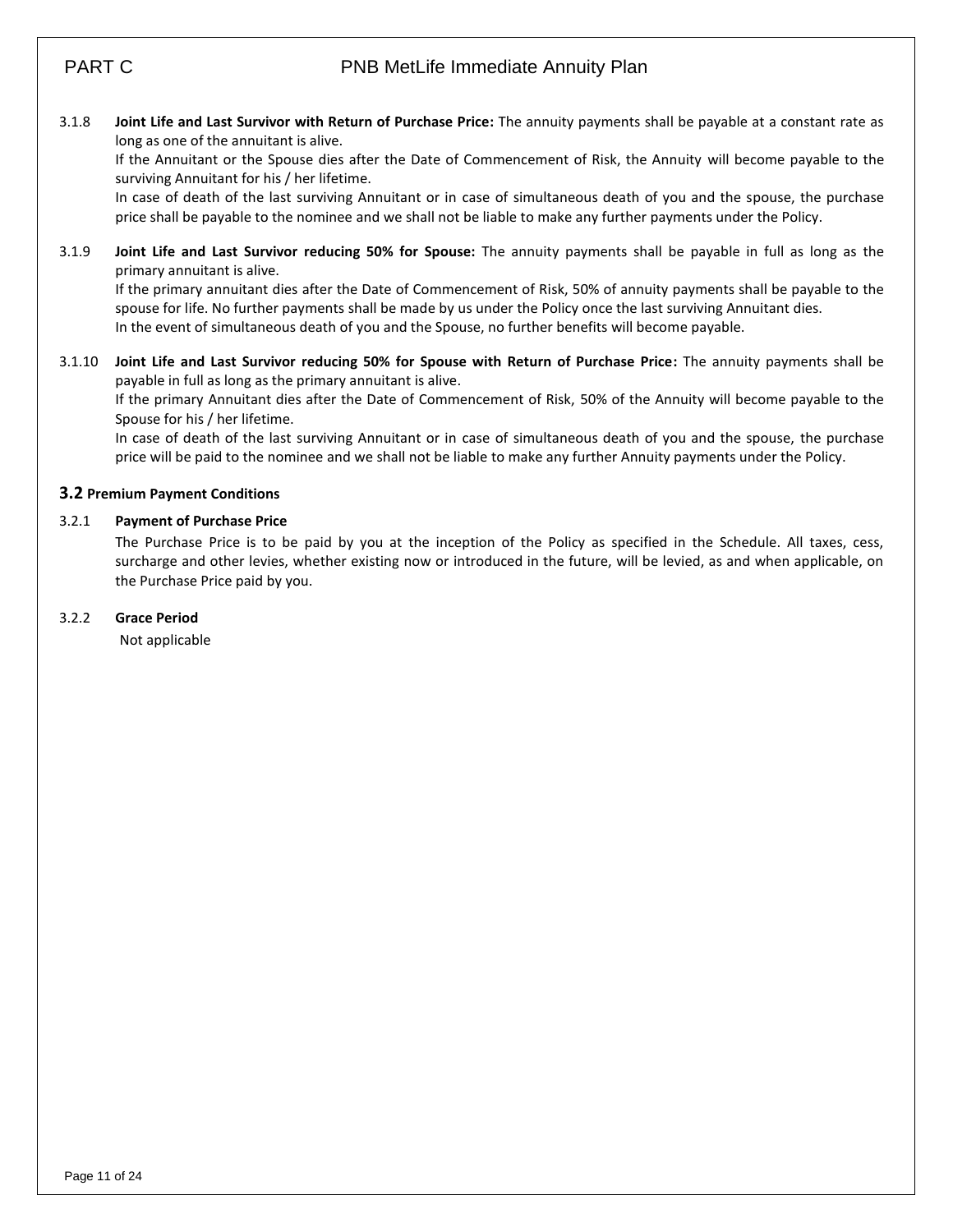## <span id="page-11-1"></span><span id="page-11-0"></span>**4. Part D**

## **Policy Servicing Conditions**

**You are requested to refer to the Policy Servicing Conditions described below before making a request for Policy servicing to us.**

### <span id="page-11-2"></span>**4.1 Free Look Period**

In the event you disagree with any of the terms and conditions of the Policy, you have a period of 15 days (applicable for all distribution channels, except for Distance Marketing\* channel, which will have 30 days) to exercise any of the following options, depending on the classification of your policy.

| S.No           | Type                                                                                                                                        | <b>Action</b>                                                                                                                                                                                                                                                                                                                                                            |
|----------------|---------------------------------------------------------------------------------------------------------------------------------------------|--------------------------------------------------------------------------------------------------------------------------------------------------------------------------------------------------------------------------------------------------------------------------------------------------------------------------------------------------------------------------|
| $\mathbf{1}$   | Tied Annuity- where the<br>policyholder has to purchase<br>annuity compulsorily from PNB<br>MetLife India Insurance Co. Ltd.                | You may change the annuity option you had earlier chosen<br>by communicating the same to the Company in writing.<br>However no free look option to refund the purchase price<br>will be available                                                                                                                                                                        |
| $\overline{2}$ | Tied Annuity- where the<br>policyholder does not have to<br>purchase annuity compulsorily from<br>PNB MetLife India Insurance Co. Ltd.      | You have the option to return the policy stating the<br>reasons for your objection. You shall be entitled to a return<br>of the premium paid, subject to a deduction for any<br>expenses incurred by the company towards medical<br>examination and stamp duty charges. This amount shall be<br>transferred to the insurer from where you shall purchase<br>the annuity. |
| 3              | Standalone Annuity- where the<br>policyholder is purchasing an<br>immediate annuity not from<br>proceeds of PNB MetLife's pension<br>plans. | You have the option to return the policy stating the<br>reasons for your objection. You shall be entitled to a return<br>of the premium paid, subject to a deduction for any<br>expenses incurred by the company towards medical<br>examination and stamp duty charges.                                                                                                  |
| 4              | Standalone Annuity- where the<br>policyholder is utilizing the proceeds<br>of another insurer's deferred<br>pension plan.                   | You have the option to return the policy stating the<br>reasons for your objection. You shall be entitled to a return<br>of the premium paid, subject to a deduction for any<br>expenses incurred by the company towards medical<br>examination and stamp duty charges. This amount shall be<br>transferred to the insurer from where you shall purchase<br>the annuity. |

For 2, 3 & 4 above if any annuity payment has already been encashed by you during the free look period, the same shall be deducted when refunding the premium.

\*Distance Marketing includes every activity of solicitation (including lead generation) and sale of insurance products through the following modes:

- a. Voice mode, which includes telephone-calling
- b. Short Messaging Services (SMS)
- c. Electronic mode which includes e-mail, internet and interactive television (DTH)
- d. Physical mode, which includes direct postal mail and newspaper & magazine inserts and
- e. Solicitation through any means of communication other than in person

## <span id="page-11-3"></span>**4.2 Surrender Benefit**

This Policy cannot be surrendered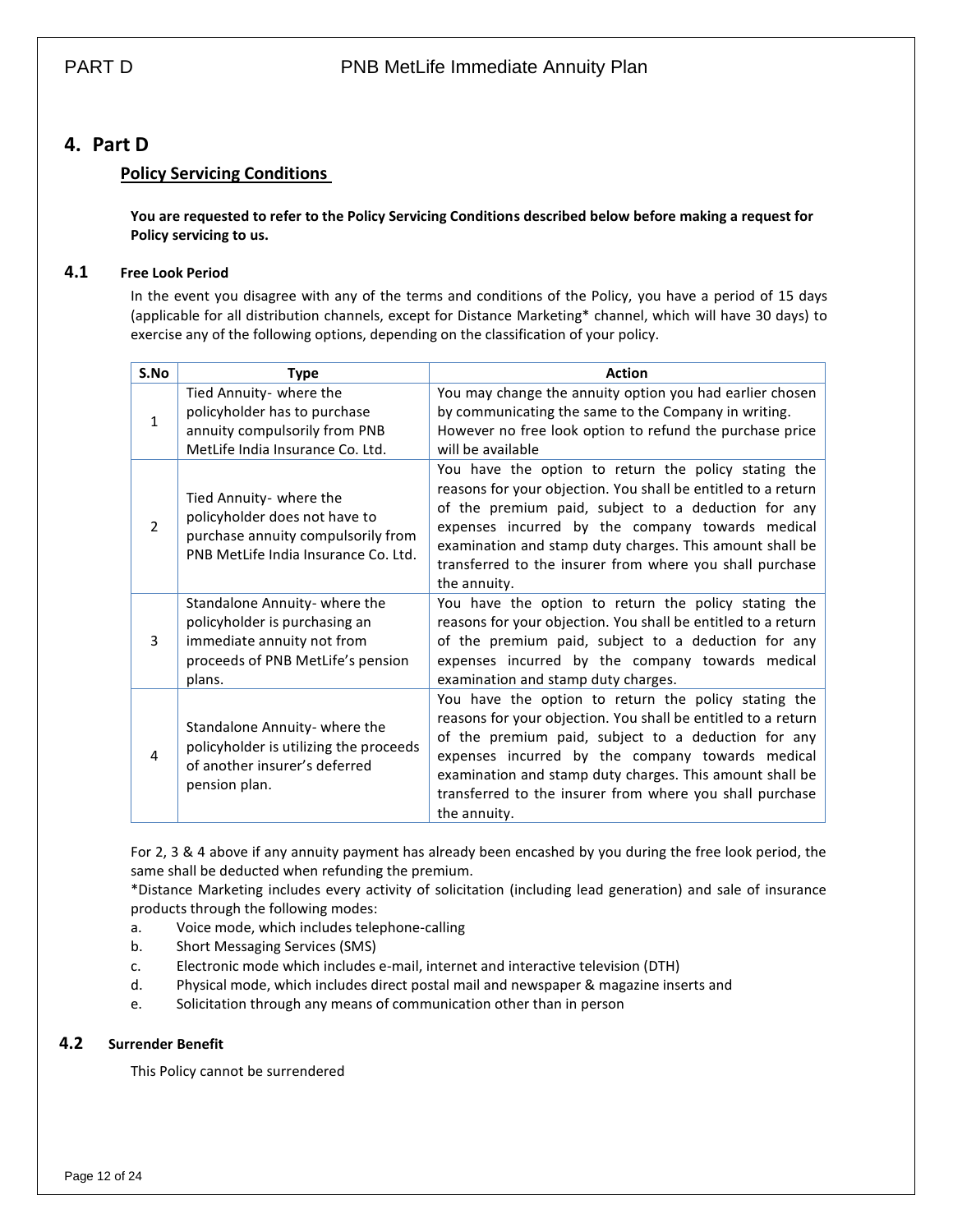# PART D **PART D** PNB MetLife Immediate Annuity Plan

## <span id="page-12-0"></span>**4.3 Loans**

Loans are not allowed under this Policy.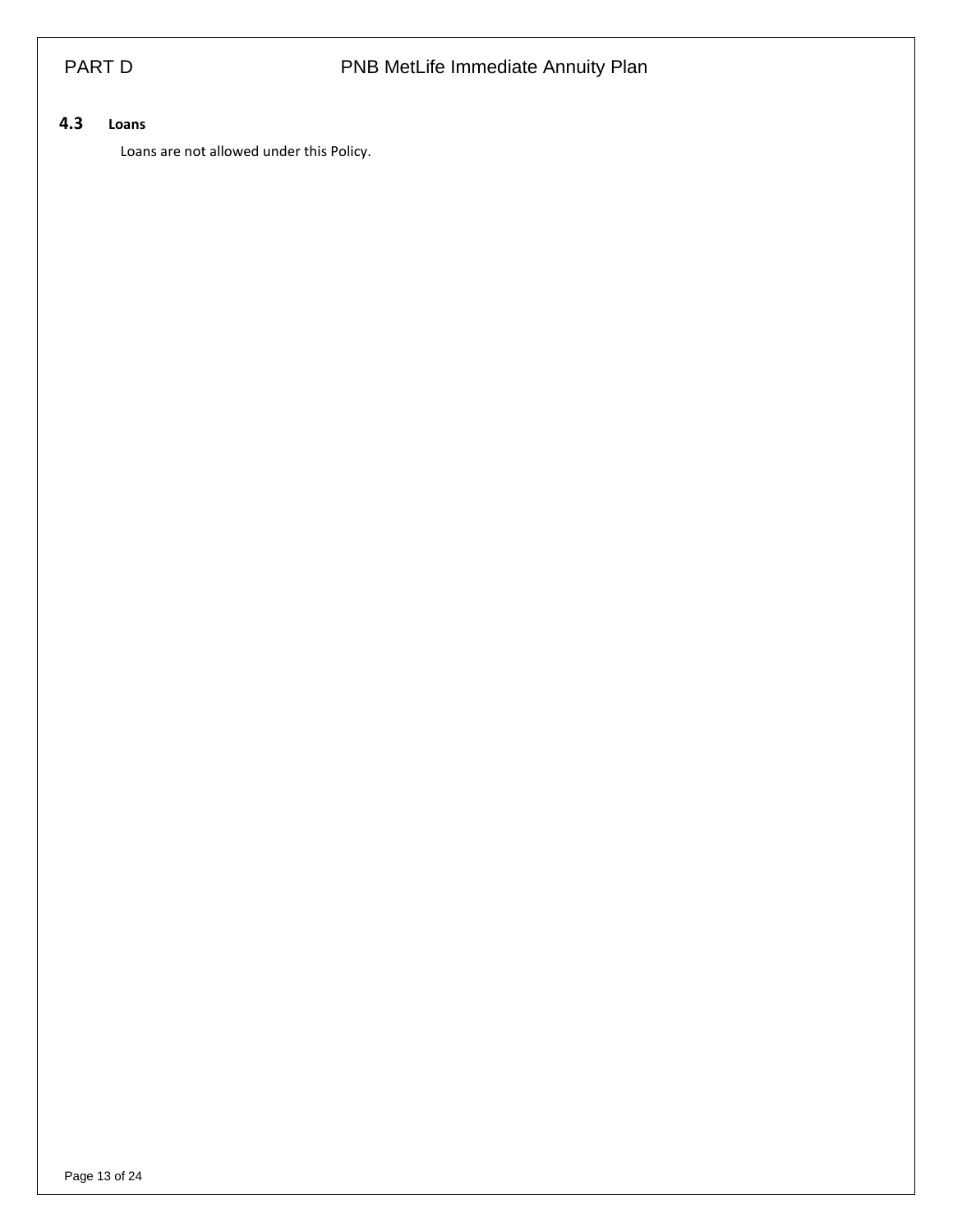## <span id="page-13-1"></span><span id="page-13-0"></span>**5. Part E**

## **Policy Charges**

## <span id="page-13-2"></span>**5.1 Miscellaneous Charge**

This fee is payable for issuing a new Policy Document if the original Policy Document has been lost. The Miscellaneous Charge is presently Rs.200 for each such request.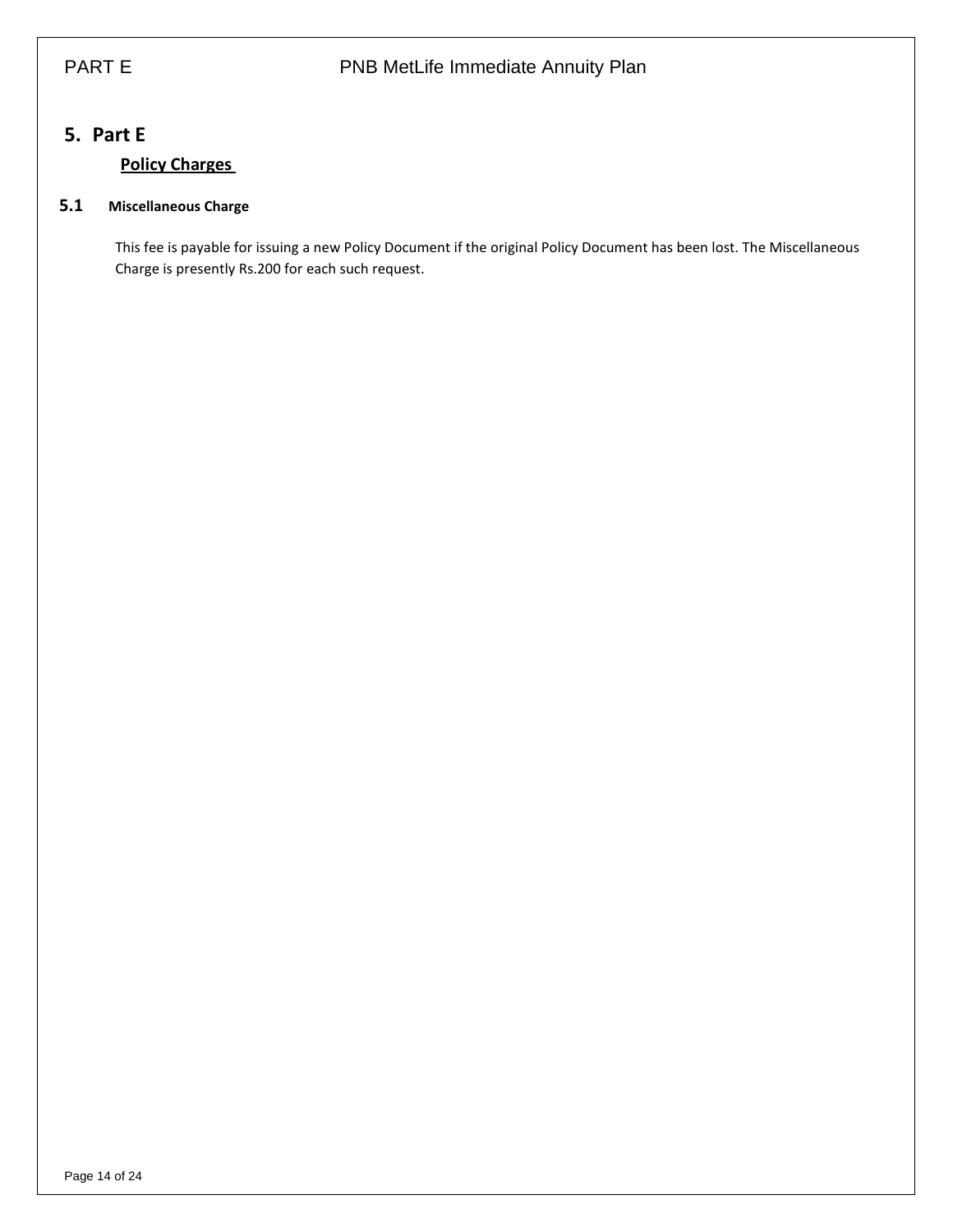## <span id="page-14-1"></span><span id="page-14-0"></span>**6. Part F**

## **General Terms & Conditions**

## **The following general terms and conditions are applicable to your Policy.**

If you wish to change the Nomination, or assign the Policy or update your/Nominee's address or other contact details in our records, you should do so only through the forms prescribed by us for these purposes. These forms are available at our offices or may be obtained from your financial advisor.

## <span id="page-14-2"></span>**6.1 Nomination:**

Nomination should be in accordance with provisions of Section 39 of the Insurance Act 1938 as amended from time to time. A Leaflet containing the simplified version of the provisions of Section 39 is enclosed as Annexure A to this Policy for your reference. Nomination of this Policy is not applicable if the Policy has been executed under Section 6 of the Married Women's Property Act 1874

## <span id="page-14-3"></span>**6.2 Assignment:**

Assignment should be in accordance with provisions of Section 38 of the Insurance Act 1938 as amended from time to time. A Leaflet containing the simplified version of the provisions of Section 38 is enclosed as Annexure A to this Policy for your reference. Assignment of this Policy is not applicable if the Policy has been executed under Section 6 of the Married Women's Property Act 1874.

## <span id="page-14-4"></span>**6.3 Claims Procedure**

We will not be obliged to make any payment of the Death Benefit, if any unless and until we have received all of the information and documentation we request, including but not limited to:

- a. The original Policy document;
- b. The claim form prescribed by us, duly completed;
- a. The official death certificate issued by a competent governmental authority
- b. First Information Report, police inquest report and a post-mortem report where the Life Assured's death is due to an unnatural cause;
- c. Proof of title to the Policy where applicable;
- d. Nominee/Appointee/legal heir identification and address proof as per regulatory requirements.

## <span id="page-14-5"></span>**6.4 Annuity Payment Payout Procedure**

We will start paying the Annuity amount at the end of the chosen Annuity Frequency.

We will not be obliged to make any payment of the Annuity under the Policy unless and until we have received the Existence Certificate before the applicable Annuity due date. The Existence certificate would be required on an annual basis.

## <span id="page-14-6"></span>**6.5 Termination of the Policy**

The Policy will be terminated on the following events depending on the option chosen and settlement of death benefit, if any:

| No. | <b>Annuity Option</b>                                                                                         | <b>Policy Termination</b>                                                                                      |
|-----|---------------------------------------------------------------------------------------------------------------|----------------------------------------------------------------------------------------------------------------|
|     | Life Annuity,<br>Life Annuity with return of Purchase Price,<br>Life Annuity with Return of Balance           | On death of primary life                                                                                       |
|     | Annuity for a Guaranteed Period (5/10/15/20 Years) & Life after<br>Completion of the Annuity Guarantee Period | On death of primary life or at<br>the end of $5^{th}/10^{th}/15^{th}/20^{th}$<br>policy anniversary, whichever |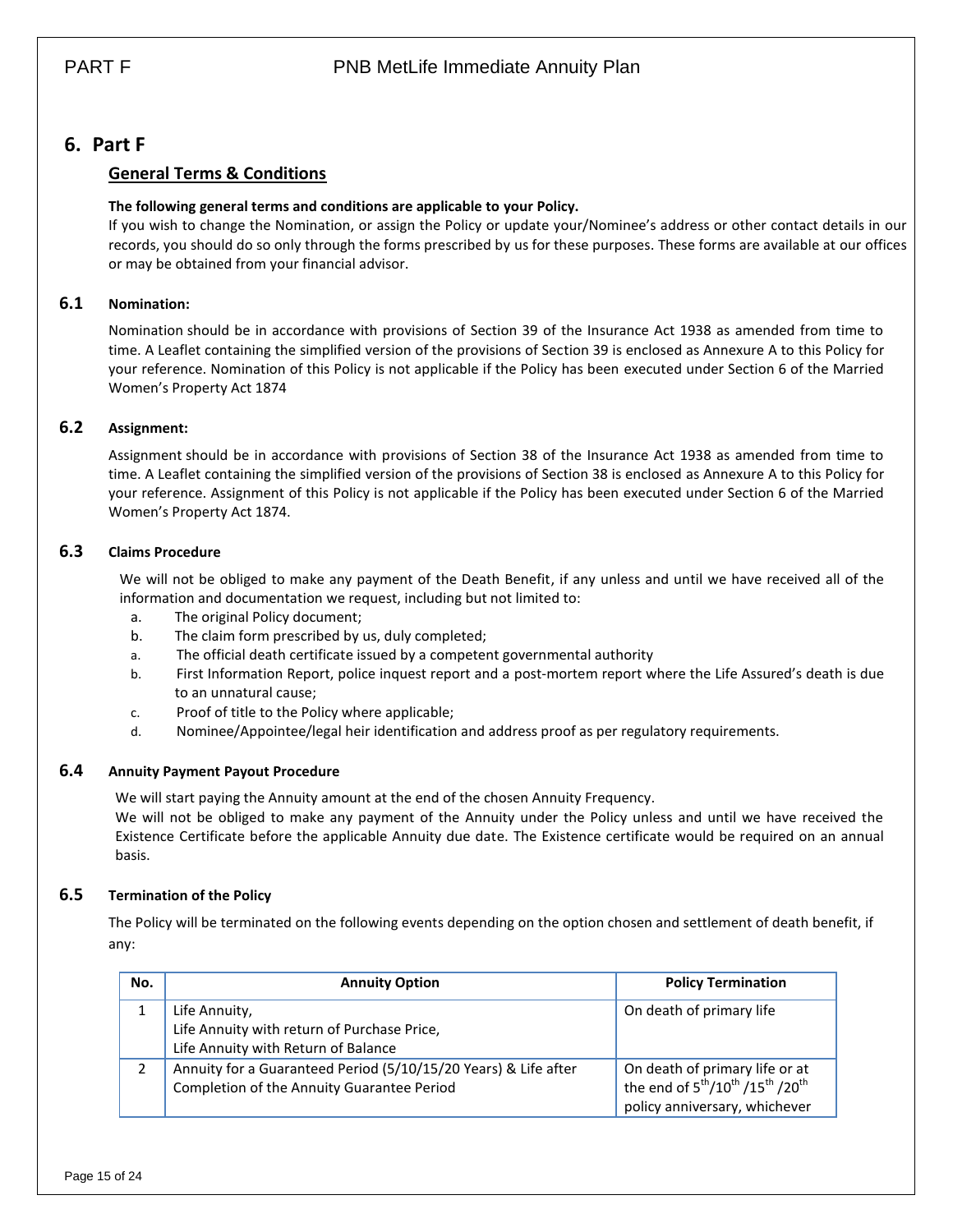## PART F PART PUB MetLife Immediate Annuity Plan

|   |                                                                                                                                                                                                                                                                      | occurs later                                   |
|---|----------------------------------------------------------------------------------------------------------------------------------------------------------------------------------------------------------------------------------------------------------------------|------------------------------------------------|
| 3 | Increasing Life Annuity (Increasing @ 3%),<br>Increasing Life Annuity (Increasing @ 3%) with return of Purchase<br>Price                                                                                                                                             | On death of primary life                       |
| 4 | Joint Life Last Survivor Annuity,<br>Joint Life Last Survivor Annuity with return of Purchase Price,<br>Joint Life Last Survivor Annuity reducing to 50% for spouse,<br>Joint Life Last Survivor Annuity reducing to 50% for spouse with<br>return of Purchase Price | On death of both primary and<br>secondary life |

### <span id="page-15-0"></span>**6.6 Taxation**

The tax benefits on the Policy shall be as per the prevailing tax laws in India and amendments thereto from time to time. In respect of any payment made or to be made under or in relation to this Policy, we will deduct or charge or recover taxes including service tax and other levies as applicable at such rates as notified by the government or such other body authorized by the government from time to time. The applicable tax will be collected separately in addition to the purchase price from the policyholder. Tax laws are subject to change.

#### <span id="page-15-1"></span>**6.7 Currency & Place of Payment**

All amounts payable either to or by us will be paid in the currency shown in the Schedule. Such amounts will be paid by a negotiable bank draft or cheque drawn on a bank in the country in which the currency of this Policy is denominated.

### <span id="page-15-2"></span>**6.8 Suicide Exclusion**

For annuity options other than Return of Purchase Price / Balance, if the person insured whether sane or insane, commits suicide within one year from the date of inception of the policy, the nominee or beneficiary of the policyholder shall be entitled to 80% of the premiums paid without interest, provided the policy is in force.

For the options with Return of Purchase Price and Return of Balance, the benefit paid in case of suicide will be in line with the death benefit as described in Section 3.1.

#### <span id="page-15-3"></span>**6.9 Fraud, Misrepresentation and Forfeiture**

Fraud, Misrepresentation and Forfeiture would be dealt with in accordance with provisions of Section 45 of the Insurance Act 1938 as amended from time to time. A Leaflet containing the simplified version of the provisions of Section 45 is enclosed in Annexure A for your reference.

#### <span id="page-15-4"></span>**6.10 Proof of Age**

Subject to Section 45 of the Insurance Act 1938, if the actual age of the Life Assured differs from the Age stated in the Application then:

- a. If the actual age of Life Assured proves to be higher than what is stated in the Application, the Basic Sum Assured will be adjusted to that which would have been purchased by the amount of premium paid, had the age been correctly stated. The Policy will continue to be in force;
- b. If the actual age proves to be lower than what is stated in the Application, the premium paid in excess will be refunded to you without interest or may be adjusted towards future premium at our sole discretion. The Policy will continue to be in force.
- c. If the Life Assured's actual age is such that it would have made him/her ineligible for the insurance cover stated in the Policy, we reserve the right at our sole discretion to take such action as may be deemed appropriate including cancellation of the Policy.

## <span id="page-15-5"></span>**6.11 Loss of the Policy Document**

If the Policy is lost or destroyed, you may make a written request for a duplicate Policy which we will issue duly endorsed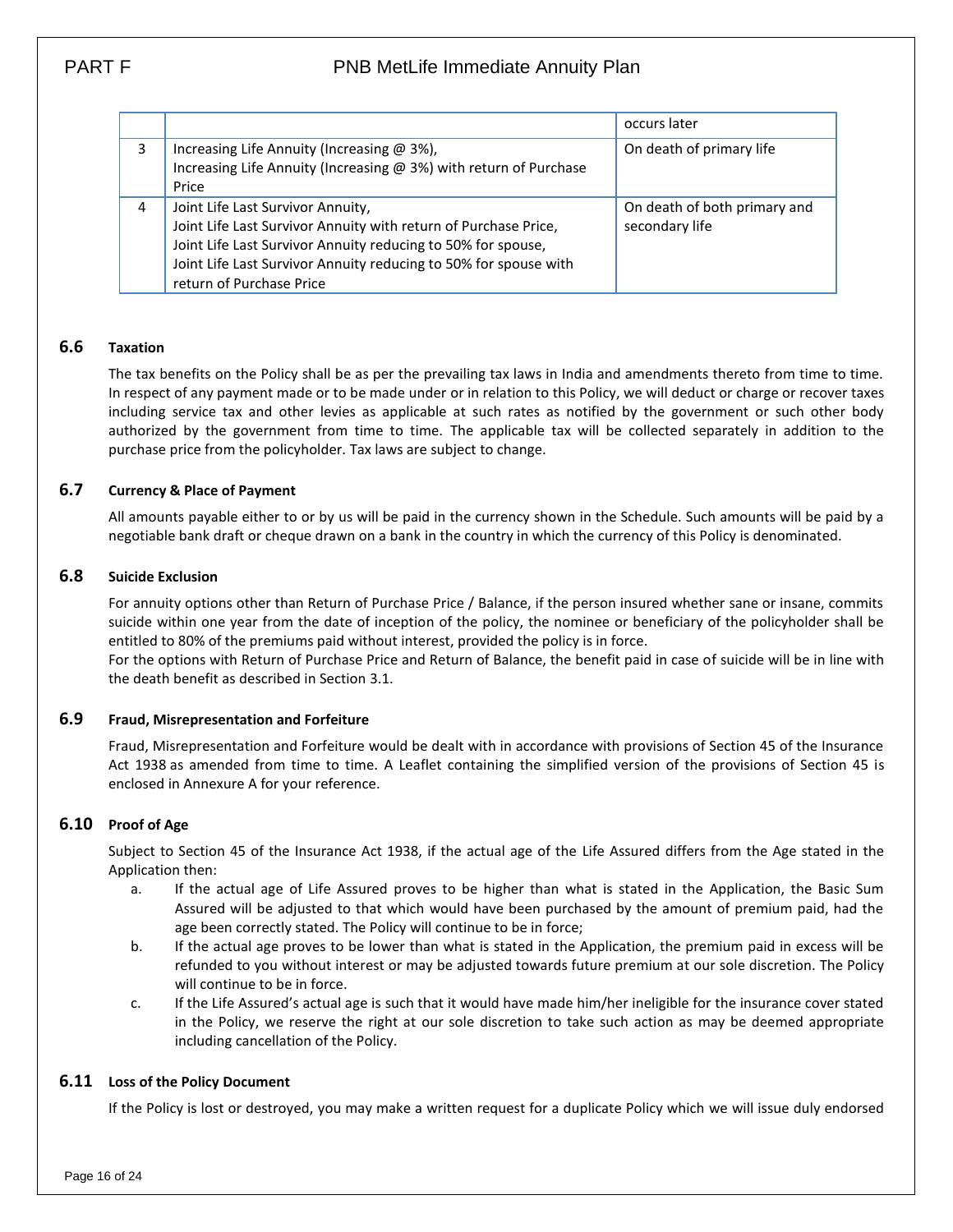to show that it is in place of the original document, as long as you first pay us the Miscellaneous Charge specified in Part E. Upon the issue of a duplicate Policy, the original will cease to have any legal force or effect.

### <span id="page-16-0"></span>**6.12 Policyholder's Rights**

To exercise your rights or options, under this Policy, you should follow the procedures stated in this Policy. If you want to change your Nominee, change an address or exercise any other options under the Policy, you shall do so only using the forms prescribed for each purpose which are available with your financial advisor or from our local office.

### <span id="page-16-1"></span>**6.13 Travel, Residence & Occupation**

This Policy does not impose any restrictions as to travel and residence. This Policy does not impose any restrictions as to occupation.

### <span id="page-16-2"></span>**6.14 Governing Law & Jurisdiction**

The terms and conditions of the Policy shall be governed by and be interpreted in accordance with Indian law and all disputes and differences arising under or in relation to the Policy shall be subject to the sole and exclusive jurisdiction of the courts situated in Mumbai.

### <span id="page-16-3"></span>**6.15 Our Address for Communications**

All notices and communications in respect of this Policy shall be addressed to us at the following address: **PNB MetLife India Insurance Co. Ltd., Office: 'Techniplex Complex-1' Unit No. 101, 1st Floor, Veer Savarkar Flyover, Off S V Road, Goregaon (west), Mumbai-400062, Maharashtra**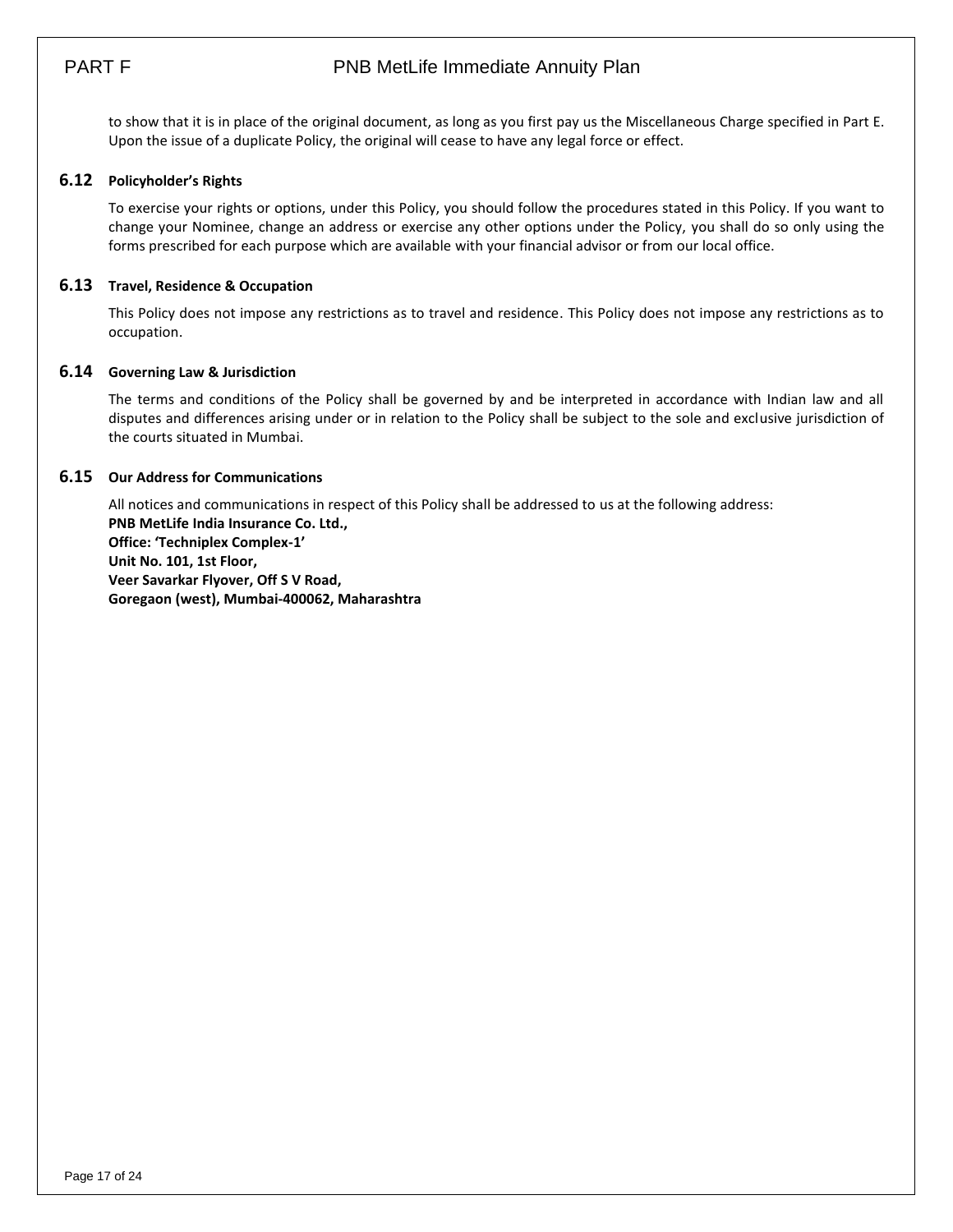# <span id="page-17-1"></span><span id="page-17-0"></span>**7. Part G**

## **Grievance Redressal Mechanism & Ombudsman Details**

### <span id="page-17-2"></span>**7.1 Grievance Redressal Mechanism**

In case you have any query or complaint or grievance, you may approach our office at the following address:

**PNB MetLife India Insurance Co. Ltd., Office: 'Techniplex Complex-1' Unit No. 101, 1st Floor, Veer Savarkar Flyover, Off S V Road, Goregaon (west), Mumbai-400062 Maharastra Toll Free Help line: 1-800-425-6969 (8am –8pm) Phone: 022-4179 0300 Fax: 022-4023 1225 Email[: indiaservice@pnbmetlife.com](mailto:indiaservice@pnbmetlife.com) Web: www.pnbmetlife.com** 

Please address your queries or complaints to our customer services department, and your grievances to our grievance redressal officer, who are authorized to review your queries or complaints or grievances and address the same. Please note that only an officer duly authorized by us has the authority to resolve your queries or complaints or grievances. We shall in no way be responsible, or liable, or bound by, any replies or communications or undertakings, given by or received from, any financial advisor or any employee who was involved in selling you this Policy.

In case you are not satisfied with our decision, or have not received any response within 10 days, you may contact the IRDAI by any of the following means for resolution:

#### **IRDA of India Grievance Call Centre (IGCC) Toll Free No.: 155255**

You can register your complaint online at [http://www.igms.irda.gov.in](http://www.igms.irda.gov.in/)

You can write or fax your complaints to

**Consumer Affairs Department Insurance Regulatory and Development Authority of India 9 th Floor, United India Towers, Basheerbagh, Hyderabad – 500 029, Andhra Pradesh Fax No.: +91-40- 6678 9768 E-mail ID: [complaints@irda.gov.in](mailto:complaints@irda.gov.in)**

In case you are not satisfied with the decision/resolution, you may approach the insurance ombudsman at the address in the list of ombudsman below, if your grievance pertains to:

- Insurance claim that has been rejected or dispute of a claim on legal construction of the Policy;
- Delay in settlement of claim;
- Dispute with regard to premium; or
- Non-receipt of your Policy document.

The complaint should be made in writing duly signed by you, Nominee or by your legal heirs with full details of the complaint and the contact information of complainant

As per Rule 13(3) of the Redress of Public Grievances Rules 1998, the complaint to the insurance ombudsman can be made: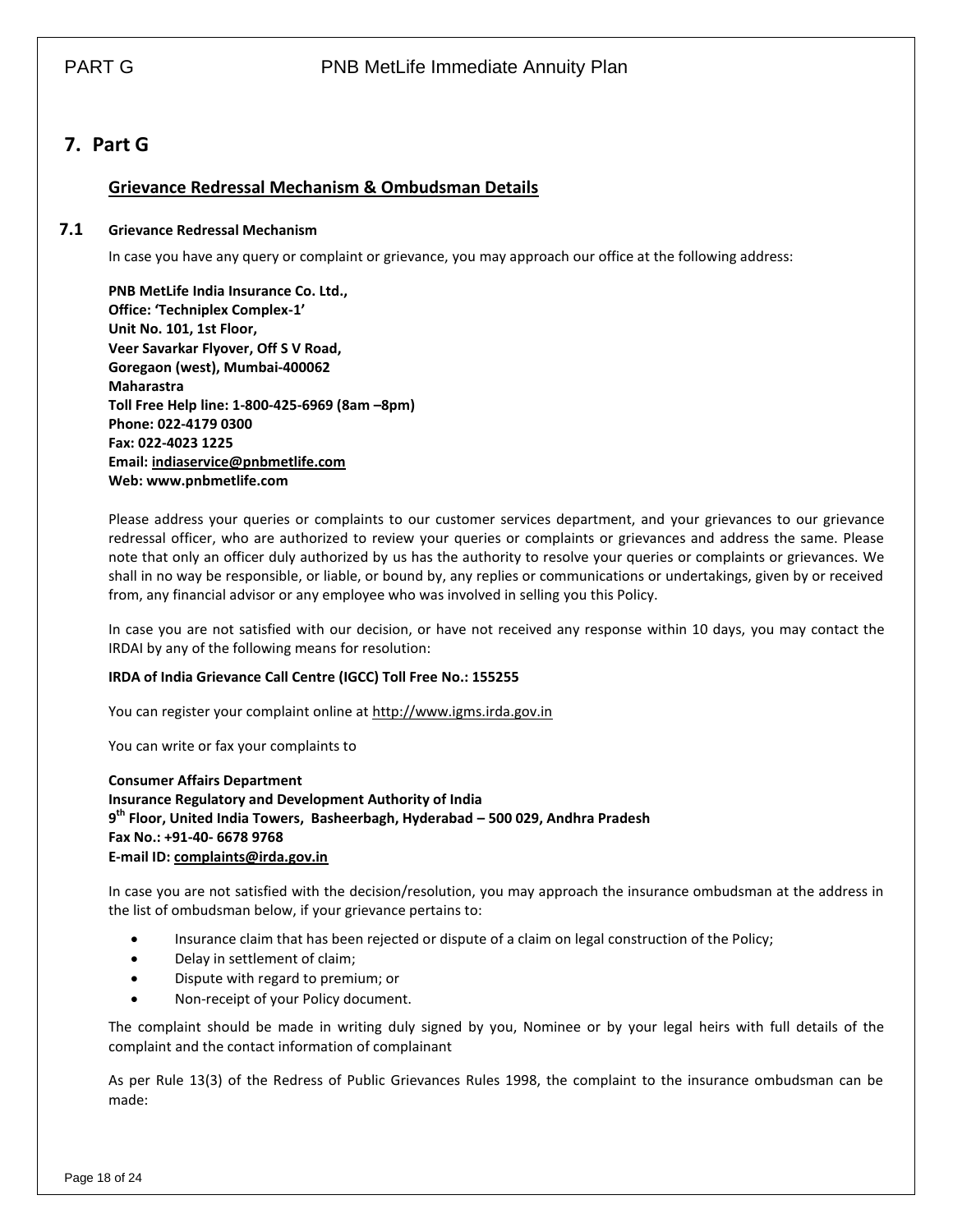# PART G **PART G** PNB MetLife Immediate Annuity Plan

- Only if the grievance has been rejected by the grievance redress machinery of the Insurer;
- Within a period of one year from the date of rejection by the insurer; and
- If it is not simultaneously under any litigation.

## <span id="page-18-0"></span>**7.2 List of Insurance Ombudsman**

| <b>CONTACT DETAILS</b>                                                                                                                                                                                                                                                                  | <b>JURISDICTION</b>                                                   |
|-----------------------------------------------------------------------------------------------------------------------------------------------------------------------------------------------------------------------------------------------------------------------------------------|-----------------------------------------------------------------------|
| <b>AHMEDABAD</b><br>Sh. P.Ramamoorthy<br>Office of the Insurance Ombudsman,<br>2nd floor, Ambica House,<br>Near C.U. Shah College,<br>5, Navyug Colony, Ashram Road,<br>Ahmedabad - 380 014<br>Tel.:- 079-27546150/139<br>Fax:- 079-27546142<br>Email:- bimalokpal.ahmedabad@gbic.co.in | Gujarat, Dadra & Nagar Haveli, Daman and Diu.                         |
| <b>BENGALURU</b>                                                                                                                                                                                                                                                                        |                                                                       |
| Shri. M. Parshad<br>Office of the Insurance Ombudsman,<br>Jeevan Mangal Bldg., 2nd Floor,<br>Behind Canara Mutual Bldgs.,<br>No.4, Residency Road,<br>Bengaluru - 560 025.<br>Tel.: 080 - 26652048 / 26652049<br>Email: bimalokpal.bengaluru@gbic.co.in                                 | Karnataka.                                                            |
| <b>BHOPAL</b><br>Sh.Raj Kumar Srivastava<br>Office of the Insurance Ombudsman,<br>Janak Vihar Complex,<br>2nd Floor, 6, Malviya Nagar, Opp. Airtel,<br>Bhopal-462011.<br>Tel.:- 0755-2769201/202<br>Fax:- 0755-2769203<br>Email:- bimalokpal.bhopal@gbic.co.in                          | Madhya Pradesh and Chattisgarh.                                       |
| <b>BHUBANESHWAR</b><br>Office of the Insurance Ombudsman,<br>62, Forest park,<br>Bhubneshwar-751009.<br>Tel.:- 0674-2596461/2596455<br>Fax:- 0674-2596429<br>Email:- bimalokpal.bhubaneswar@gbic.co.in                                                                                  | Orissa.                                                               |
| <b>CHANDIGARH</b><br>Sh.Manik B.Sonawane<br>Office of the Insurance Ombudsman,<br>S.C.O. No. 101, 102 & 103, 2nd Floor,<br>Batra Building, Sector 17 - D,<br>Chandigarh $-160017$ .<br>Tel.:- 0172-2706196/6468<br>Fax:- 0172-2708274<br>Email:-bimalokpal.chandigarh@gbic.co.in        | Punjab, Haryana, Himachal Pradesh, Jammu & Kashmir<br>and Chandigarh. |
| <b>CHENNAI</b>                                                                                                                                                                                                                                                                          | Tamil Nadu and Pondicherry Town and Karaikal (which                   |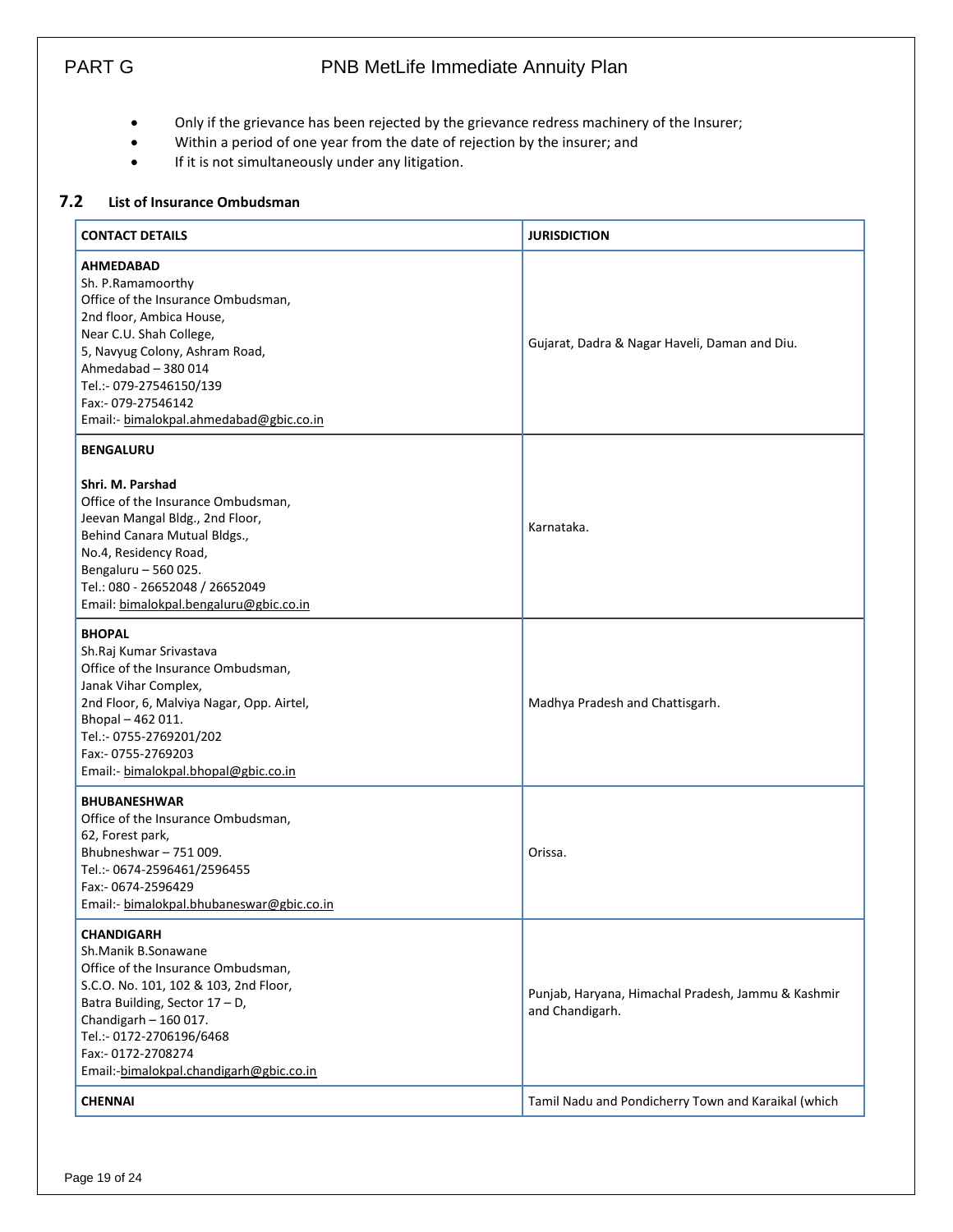| Sh. Virender Kumar<br>Office of the Insurance Ombudsman,<br>Fatima Akhtar Court,<br>4th Floor, 453 (old 312), Anna Salai, Teynampet,<br>CHENNAI - 600 018.<br>Tel.:- 044-24333668/24335284<br>Fax:- 044-24333664<br>Email:- bimalokpal.chennai@gbic.co.in                                                      | are part of Union Territory of Pondicherry).                                    |
|----------------------------------------------------------------------------------------------------------------------------------------------------------------------------------------------------------------------------------------------------------------------------------------------------------------|---------------------------------------------------------------------------------|
| DELHI<br>Office of the Insurance Ombudsman,<br>2/2 A, Universal Insurance Building,<br>Asaf Ali Road,<br>New Delhi - 110 002.<br>Tel.:- 011-23239633/23237539<br>Fax:- 011-23230858<br>Email:- bimalokpal.delhi@gbic.co.in                                                                                     | Delhi.                                                                          |
| <b>GUWAHATI</b><br>Sh.D.C.Choudhury<br>Office of the Insurance Ombudsman,<br>'Jeevan Nivesh', 5th Floor,<br>Nr. Panbazar over bridge, S.S. Road,<br>Guwahati - 781001(ASSAM).<br>Tel.:- 0361-2132204/2132205<br>Fax:- 0361-2732937<br>Email:- bimalokpal.guwahati@gbic.co.in                                   | Assam, Meghalaya, Manipur, Mizoram, Arunachal<br>Pradesh, Nagaland and Tripura. |
| <b>HYDERABAD</b><br>Sh. G.Rajeswara Rao<br>Office of the Insurance Ombudsman,<br>6-2-46, 1st floor, "Moin Court"<br>Lane Opp. Saleem Function Palace,<br>A. C. Guards, Lakdi-Ka-Pool,<br>Hyderabad - 500 004.<br>Tel.:- 040-65504123/23312122<br>Fax:- 040-23376599<br>Email:- bimalokpal.hyderabad@gbic.co.in | Andhra Pradesh, Telangana, Yanam and part of the<br>Territory of Pondicherry.   |
| <b>JAIPUR</b><br>Shri. Ashok K. Jain<br>Office of the Insurance Ombudsman,<br>Jeevan Nidhi - II Bldg., Gr. Floor,<br>Bhawani Singh Marg,<br>Jaipur - 302 005.<br>Tel.: 0141 -2740363<br>Fax: 0141 - Bimalokpal.jaipur@gbic.co.in                                                                               | Rajasthan.                                                                      |
| <b>ERNAKULAM</b><br>Office of the Insurance Ombudsman,<br>2nd Floor, CC 27 / 2603, Pulinat Bldg.,<br>Opp. Cochin Shipyard, M. G. Road,<br>Ernakulam - 682 015.<br>Tel.:- 0484-2358759/9338<br>Fax:- 0484-2359336<br>Email:- bimalokpal.ernakulam@gbic.co.in                                                    | Kerala, Lakshadweep, Mahe-a part of Pondicherry.                                |
| <b>KOLKATA</b><br>Office of the Insurance Ombudsman, Hindustan Bldg. Annexe, 4, C.R.                                                                                                                                                                                                                           | West Bengal, Bihar, Sikkim, Jharkhand and Andaman and<br>Nicobar Islands.       |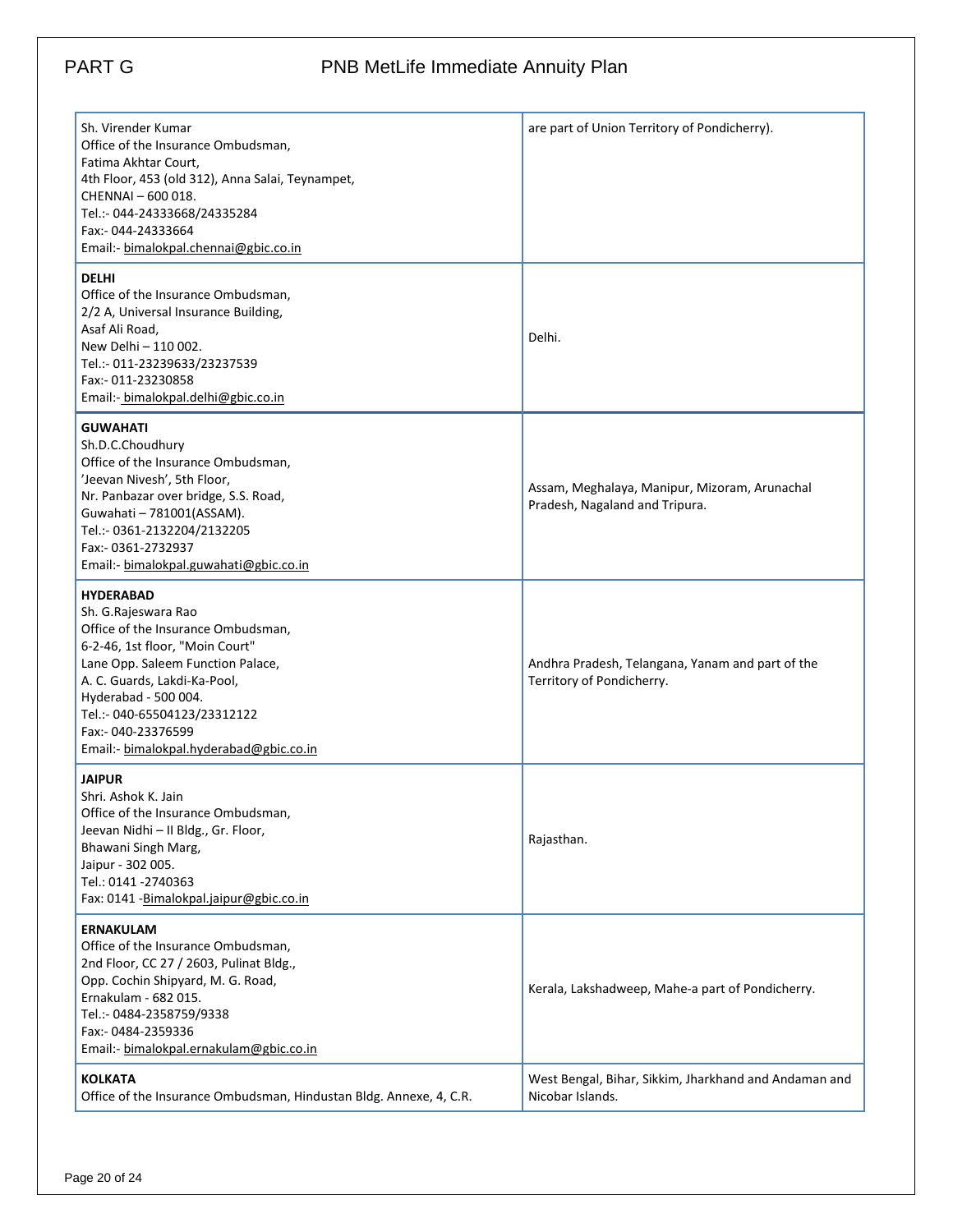# PART G **PART G** PNB MetLife Immediate Annuity Plan

| Avenue, 4th Floor, KOLKATA - 700 072.<br>TEL: 033-22124340/22124339<br>Fax: 033-22124341<br>Email:- bimalokpal.kolkata@gbic.co.in                                                                                                                        |                                                                                                                                                                                                                                                                                                                                                                                                                                                                                                      |
|----------------------------------------------------------------------------------------------------------------------------------------------------------------------------------------------------------------------------------------------------------|------------------------------------------------------------------------------------------------------------------------------------------------------------------------------------------------------------------------------------------------------------------------------------------------------------------------------------------------------------------------------------------------------------------------------------------------------------------------------------------------------|
| <b>LUCKNOW</b><br>Office of the Insurance Ombudsman,<br>6th Floor, Jeevan Bhawan,<br>Phase-II, Nawal Kishore Road, Hazratganj,<br>Lucknow-226 001.<br>Tel.:- 0522-2231330/1<br>Fax:- 0522-2231310<br>Email:- bimalokpal.lucknow@gbic.co.in               | Districts of Uttar Pradesh:<br>Laitpur, Jhansi, Mahoba, Hamirpur, Banda, Chitrakoot,<br>Allahabad, Mirzapur, Sonbhabdra, Fatehpur, Pratapgarh,<br>Jaunpur, Varanasi, Gazipur, Jalaun, Kanpur, Lucknow,<br>Unnao, Sitapur, Lakhimpur, Bahraich, Barabanki,<br>Raebareli, Sravasti, Gonda, Faizabad, Amethi, Kaushambi,<br>Balrampur, Basti, Ambedkarnagar, Sultanpur,<br>Maharajgang, Santkabirnagar, Azamgarh, Kushinagar,<br>Gorkhpur, Deoria, Mau, Ghazipur, Chandauli, Ballia,<br>Sidharathnagar. |
| <b>MUMBAI</b><br>Sh.A.K.Dasgupta<br>Office of the Insurance Ombudsman,<br>3rd Floor, Jeevan Seva Annexe,<br>S. V. Road, Santacruz (W),<br>Mumbai - 400 054.<br>Tel.:- 022-26106552/6960<br>Fax:- 022-26106052<br>Email:- bimalokpal.mumbai@gbic.co.in    | Goa,<br>Mumbai Metropolitan Region<br>excluding Navi Mumbai & Thane                                                                                                                                                                                                                                                                                                                                                                                                                                  |
| <b>NOIDA</b><br>Office of the Insurance Ombudsman,<br>Email: bimalokpal.noida@gbic.co.in                                                                                                                                                                 | State of Uttaranchal and the following Districts of Uttar<br>Pradesh:<br>Agra, Aligarh, Bagpat, Bareilly, Bijnor, Budaun,<br>Bulandshehar, Etah, Kanooj, Mainpuri, Mathura, Meerut,<br>Moradabad, Muzaffarnagar, Oraiyya, Pilibhit, Etawah,<br>Farrukhabad, Firozbad, Gautambodhanagar, Ghaziabad,<br>Hardoi, Shahjahanpur, Hapur, Shamli, Rampur, Kashganj,<br>Sambhal, Amroha, Hathras, Kanshiramnagar, Saharanpur.                                                                                |
| <b>PUNE</b><br>Shri. A. K. Sahoo<br>Office of the Insurance Ombudsman,<br>Jeevan Darshan Bldg., 2nd Floor,<br>C.T.S. No.s. 195 to 198,<br>N.C. Kelkar Road, Narayan Peth,<br>Pune - 411 030.<br>Tel.: 020 -32341320<br>Email: bimalokpal.pune@gbic.co.in | Maharashtra,<br>Area of Navi Mumbai and Thane<br>excluding Mumbai Metropolitan Region.                                                                                                                                                                                                                                                                                                                                                                                                               |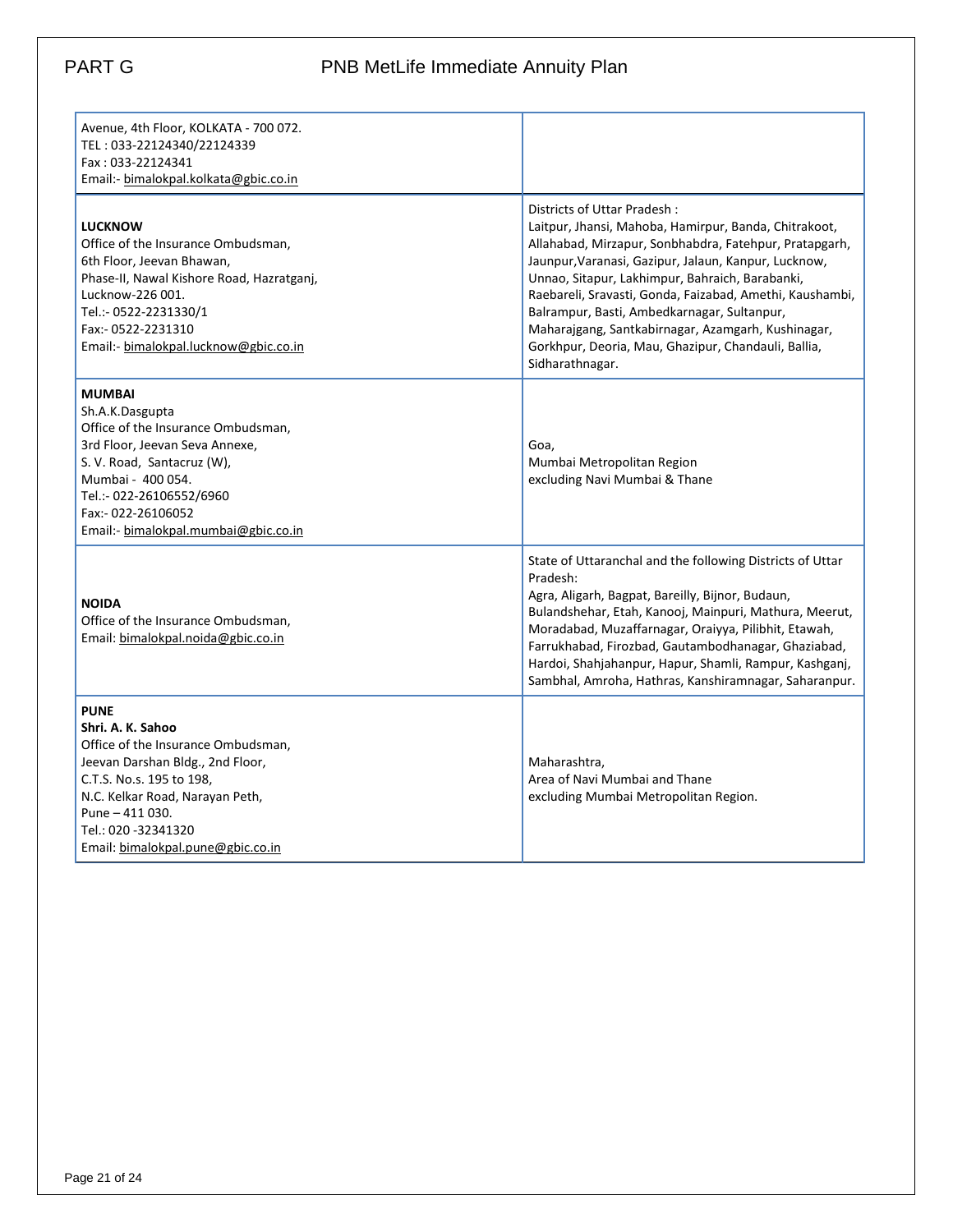# <span id="page-21-0"></span>**8. Annexure A**

## <span id="page-21-1"></span>**8.1 Section 39, Nomination by policyholder**

Nomination of a life insurance Policy is as below in accordance with Section 39 of the Insurance Act, 1938 as amended by Insurance Laws (Amendment) Ordinance dtd 26.12.2014. The extant provisions in this regard are as follows:

1. The policyholder of a life insurance on his own life may nominate a person or persons to whom money secured by the policy shall be paid in the event of his death.

2. Where the nominee is a minor, the policyholder may appoint any person to receive the money secured by the policy in the event of policyholder's death during the minority of the nominee. The manner of appointment is to be laid down by the company.

3. Nomination can be made at any time before the maturity of the policy.

4. Nomination may be incorporated in the text of the policy itself or may be endorsed on the policy communicated to the company and can be registered by the company in the records relating to the policy.

5. Nomination can be cancelled or changed at any time before policy matures, by an endorsement or a further endorsement or a will as the case may be.

6. A notice in writing of Change or Cancellation of nomination must be delivered to the company for the company to be liable to such nominee. Otherwise, company will not be liable if a bonafide payment is made to the person named in the text of the policy or in the registered records of the company.

7. Fee to be paid to the company for registering change or cancellation of a nomination can be specified by the Authority through Regulations.

8. On receipt of notice with fee, the company should grant a written acknowledgement to the policyholder of having registered a nomination or cancellation or change thereof.

9. A transfer or assignment made in accordance with Section 38 shall automatically cancel the nomination except in case of assignment to the company or other transferee or assignee for purpose of loan or against security or its reassignment after repayment. In such case, the nomination will not get cancelled to the extent of company's or transferee's or assignee's interest in the policy. The nomination will get revived on repayment of the loan.

10. The right of any creditor to be paid out of the proceeds of any policy of life insurance shall not be affected by the nomination.

11. In case of nomination by policyholder whose life is insured, if the nominees die before the policyholder, the proceeds are payable to policyholder or his heirs or legal representatives or holder of succession certificate.

12. In case nominee(s) survive the person whose life is insured, the amount secured by the policy shall be paid to such survivor(s). 13. Where the policyholder whose life is insured nominates his

a. parents or

b. spouse or

c. children or

d. spouse and children

e. or any of them

the nominees are beneficially entitled to the amount payable by the company to the policyholder unless it is proved that policyholder could not have conferred such beneficial title on the nominee having regard to the nature of his title.

14. If nominee(s) die after the policyholder but before his share of the amount secured under the policy is paid, the share of the expired nominee(s) shall be payable to the heirs or legal representative of the nominee or holder of succession certificate of such nominee(s).

15. The provisions of sub-section 7 and 8 (13 and 14 above) shall apply to all life insurance policies maturing for payment after the commencement of Insurance Laws (Amendment) Ordinance, 2014 (i.e 26.12.2014).

16. If policyholder dies after maturity but the proceeds and benefit of the policy has not been paid to him because of his death, his nominee(s) shall be entitled to the proceeds and benefit of the policy.

17. The provisions of Section 39 are not applicable to any life insurance policy to which Section 6 of Married Women's Property Act, 1874 applies or has at any time applied except where before or after Insurance Laws (Ordinance) 2014, a nomination is made in favour of spouse or children or spouse and children whether or not on the face of the policy it is mentioned that it is made under Section 39. Where nomination is intended to be made to spouse or children or spouse and children under Section 6 of MWP Act, it should be specifically mentioned on the policy. In such a case only, the provisions of Section 39 will not apply.

[Disclaimer: This is not a comprehensive list of amendments of Insurance Act, 1938, as amended from time to time and only a simplified version prepared for general information. Policy Holders are advised to refer the Insurance Laws (Amendment) Act 2015 notified in the Official Gazette on 23rd March 2015 for complete and accurate details.]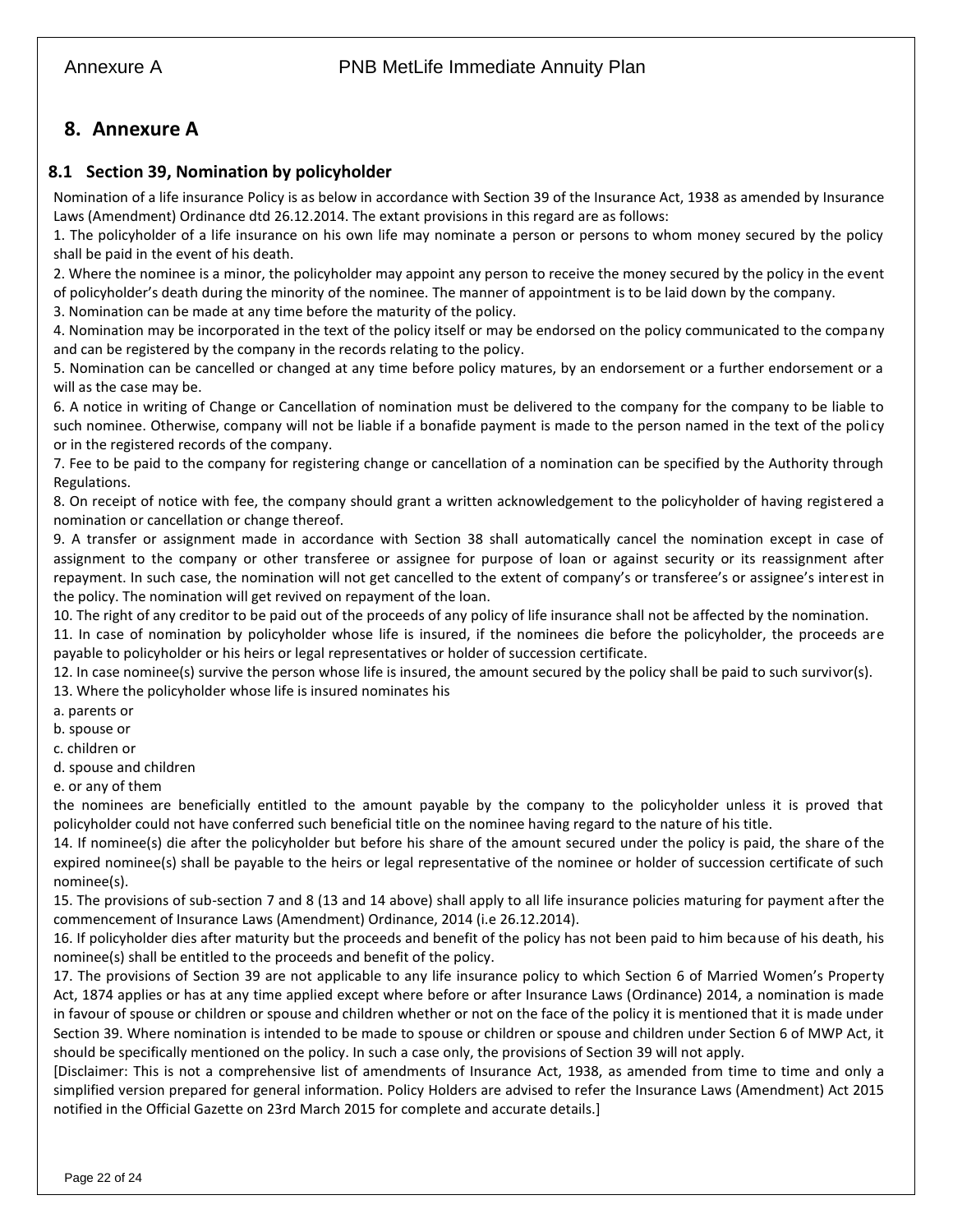## <span id="page-22-0"></span>**8.2 Section 38, Assignment and Transfer of Insurance Policies**

Assignment or transfer of a policy should be in accordance with Section 38 of the Insurance Act, 1938 as amended by Insurance Laws (Amendment) Ordinance dated 26.12.2014. The extant provisions in this regard are as follows:

1. This policy may be transferred/assigned, wholly or in part, with or without consideration.

2. An Assignment may be effected in a policy by an endorsement upon the policy itself or by a separate instrument under notice to the Company.

3. The instrument of assignment should indicate the fact of transfer or assignment and the reasons for the assignment or transfer, antecedents of the assignee and terms on which assignment is made.

4. The assignment must be signed by the transferor or assignor or duly authorized agent and attested by at least one witness.

5. The transfer of assignment shall not be operative as against an company until a notice in writing of the transfer or assignment and either the said endorsement or instrument itself or copy there of certified to be correct by both transferor and transferee or their duly authorised agents have been delivered to the company.

6. Fee to be paid for assignment or transfer can be specified by the Authority through Regulations.

7. On receipt of notice with fee, the company should Grant a written acknowledgement of receipt of notice. Such notice shall be conclusive evidence against the company of duly receiving the notice.

8. If the company maintains one or more places of business, such notices shall be delivered only at the place where the policy is being serviced.

9. The company may accept or decline to act upon any transfer or assignment or endorsement, if it has sufficient reasons to believe that it is

a. not bonafide or

b. not in the interest of the policyholder or

c. not in public interest or

d. is for the purpose of trading of the insurance policy.

10. Before refusing to act upon endorsement, the Company should record the reasons in writing and communicate the same in writing to Policyholder within 30 days from the date of policyholder giving a notice of transfer or assignment

11. In case of refusal to act upon the endorsement by the Company, any person aggrieved by the refusal may prefer a claim to IRDAI within 30 days of receipt of the refusal letter from the Company.

12. The priority of claims of persons interested in an insurance policy would depend on the date on which the notices of assignment or transfer is delivered to the company; where there are more than one instruments of transfer or assignment, the priority will depend on dates of delivery of such notices. Any dispute in this regard as to priority should be referred to Authority.

13. Every assignment or transfer shall be deemed to be absolute assignment or transfer and the assignee or transferee shall be deemed to be absolute assignee or transferee, except

a. where assignment or transfer is subject to terms and conditions of transfer or assignment OR

b. where the transfer or assignment is made upon condition that

i. the proceeds under the policy shall become payable to policyholder or nominee(s) in the event of assignee or transferee dying before the insured OR

ii. the insured surviving the term of the policy

Such conditional assignee will not be entitled to obtain a loan on policy or surrender the policy. This provision will prevail notwithstanding any law or custom having force of law which is contrary to the above position.

14. In other cases, the company shall, subject to terms and conditions of assignment, recognize the transferee or assignee named in the notice as the absolute transferee or assignee and such person

a. shall be subject to all liabilities and equities to which the transferor or assignor was subject to at the date of transfer or assignment and

b. may institute any proceedings in relation to the policy

c. obtain loan under the policy or surrender the policy without obtaining the consent of the transferor or assignor or making him a party to the proceedings

15. Any rights and remedies of an assignee or transferee of a life insurance policy under an assignment or transfer effected before commencement of the Insurance Laws (Amendment) Ordinance, 2014 shall not be affected by this section.

[Disclaimer: This is not a comprehensive list of amendments of Insurance Act, 1938, as amended from time to time and only a simplified version prepared for general information. Policy Holders are advised to refer the Insurance Laws (Amendment) Act 2015 notified in the Official Gazette on 23rd March 2015 for complete and accurate details.]